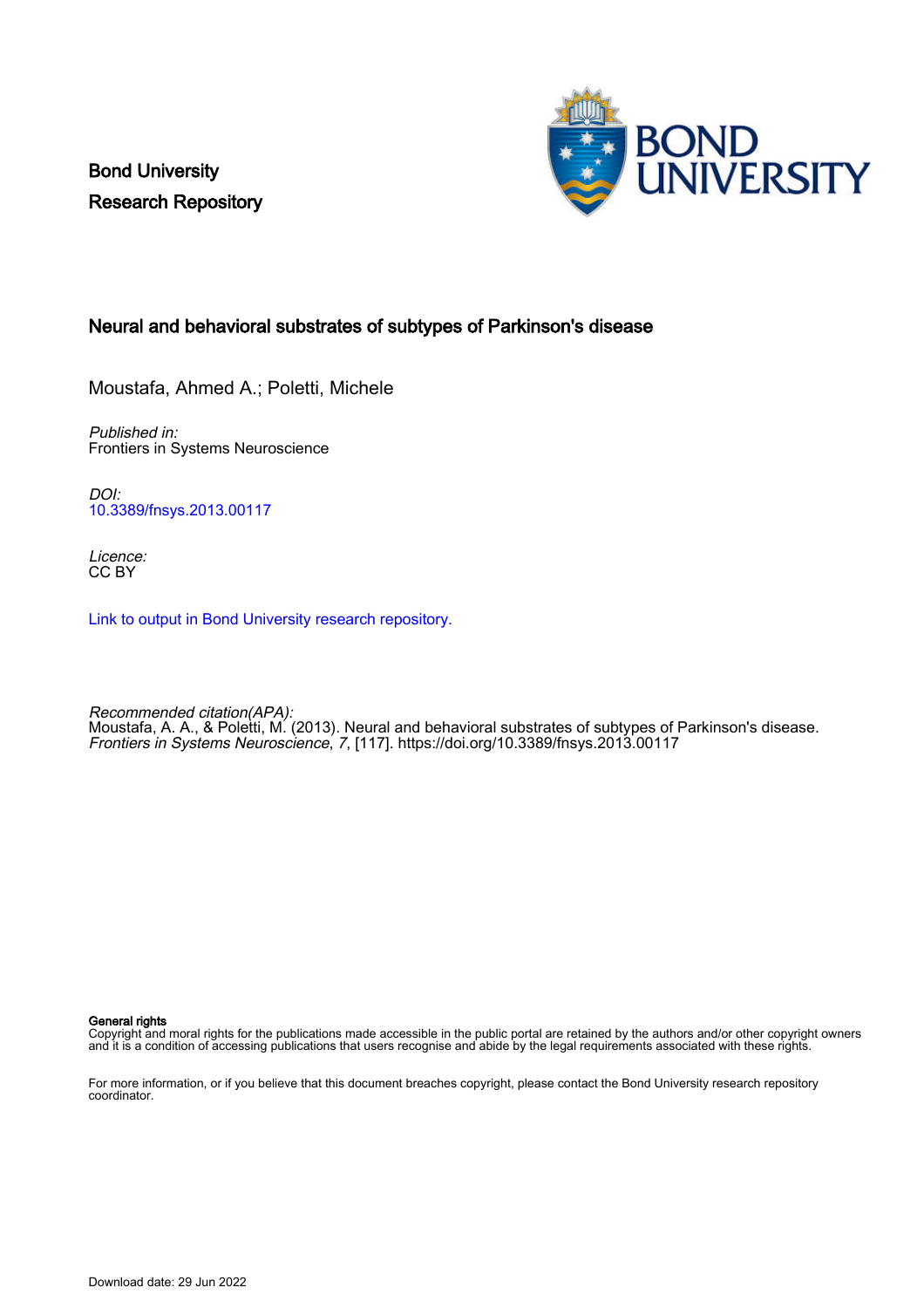

# **[Ahmed A. Moustafa](http://www.frontiersin.org/people/u/15417)1,2\* and [Michele Poletti](http://www.frontiersin.org/people/u/117490) <sup>3</sup>**

<sup>1</sup> Department of Veterans Affairs, New Jersey Health Care System, East Orange, NJ, USA

<sup>2</sup> School of Social Sciences and Psychology and Marcs Institute for Brain and Behaviour, University of Western Sydney, Sydney, NSW, Australia

<sup>3</sup> Department of Mental Health and Pathological Addiction, AUSL of Reggio Emilia, Reggio Emilia, Italy

#### **Edited by:**

Alon Korngreen, Bar-Ilan University, Israel

#### **Reviewed by:**

Nicola B. Mercuri, University of Rome, Italy Gabriella Santangelo, Second University of Naples, Italy

#### **\*Correspondence:**

Ahmed A. Moustafa, School of Social Sciences and Psychology and Marcs Institute for Brain and Behaviour, University of Western Sydney, Room no. 24.1.58, Locked Bag 1797, Sydney, NSW 2751, Australia e-mail: [a.moustafa@uws.edu.au](mailto:a.moustafa@uws.edu.au)

Parkinson's disease (PD) is a neurological disorder, associated with rigidity, bradykinesia, and resting tremor, among other motor symptoms. In addition, patients with PD also show cognitive and psychiatric dysfunction, including dementia, mild cognitive impairment (MCI), depression, hallucinations, among others. Interestingly, the occurrence of these symptoms—motor, cognitive, and psychiatric—vary among individuals, such that a subgroup of PD patients might show some of the symptoms, but another subgroup does not. This has prompted neurologists and scientists to subtype PD patients depending on the severity of symptoms they show. Neural studies have also mapped different motor, cognitive, and psychiatric symptoms in PD to different brain networks. In this review, we discuss the neural and behavioral substrates of most common subtypes of PD patients, that are related to the occurrence of: (a) resting tremor (vs. nontremordominant); (b) MCI; (c) dementia; (d) impulse control disorders (ICD); (e) depression; and/or (f) hallucinations. We end by discussing the relationship among subtypes of PD subgroups, and the relationship among motor, cognitive, psychiatric factors in PD.

**Keywords: Parkinson's disease, tremor, dementia, mild cognitive impairment, hallucinations, depression, impulse control disorders**

### **INTRODUCTION**

Parkinson's disease (PD) is a neurodegenerative disorder characterized by motor (bradykinesia, rigidity and resting tremor) and non-motor symptoms, such as cognitive impairment, autonomic, affective and behavioral disturbances [\(Jankovic, 2008\)](#page-8-0). The complex clinical picture of motor and non-motor symptoms is not only different between PD patients, but is also changing along the course of disease progression in each patient. The neurodegenerative nature of PD and its pharmacological management are involved in this clinical heterogeneity. PD is characterized by a progressive widespread diffusion of the Lewy body neuropathology from subcortical to cortical structures [\(Braak et al., 2003\)](#page-6-0); therefore at different disease stages PD patients present different loads of Lewy body neuropathology and different involvements of subcortical and cortical structures. Moreover, drugs used to manage clinical symptoms, as dopaminergic drugs [\(Bonuccelli](#page-6-1) [and Pavese, 2006;](#page-6-1) [Poewe et al., 2010\)](#page-9-0) have motor and nonmotor effects that change along disease progression [\(Poletti and](#page-9-1) [Bonuccelli, 2013\)](#page-9-1).

Classifications of PD into different subtypes have been proposed to reduce the heterogeneity of clinical features associated with PD, and thus better investigate their neural correlates and provide better treatment options. Two approaches are used to achieve these classifications: empirically assigned or data-driven [\(Marras and Lang, 2013\)](#page-8-1). Empirically assigned classifications of specific clinical motor and non-motor symptoms in PD patients (e.g., rigidity, cognitive impairment, psychosis, impulse control

disorder (ICD), autonomic dysfunction) compare samples of patients with vs. without the investigated clinical symptom; for example, on the basis of the predominant motor symptoms as indicated by the Unified Parkinson's Disease Rating Scale (UPDRS) motor subscores, PD patients were categorized into patients with predominant postural instability and gait difficulty and patients with predominant tremor [\(Jankovic et al., 1990\)](#page-8-2). On the other hand, the data-driven approach searches for variables that group together each subtype without a-priori hypothesis; for example the cluster analysis of [Lewis et al.](#page-8-3) [\(2005\)](#page-8-3) identified four subtypes of PD patients: (1) young onset; (2) nontremor dominant with cognitive impairment and depression; (3) rapid progression without cognitive impairment; and (4) tremor dominant.

The empirically assigned and the data-driven classification approaches may identify partially overlapping subtypes [\(van](#page-10-0) [Rooden et al., 2010\)](#page-10-0), as in the case of the motor subtypes proposed by [Jankovic et al.](#page-8-2) [\(1990\)](#page-8-2) and clusters proposed by [Lewis](#page-8-3) [et al.](#page-8-3) [\(2005\)](#page-8-3). These approaches have been attempted for motor, cognitive and psychopathological features of PD patients, while, they have not been attempted on findings of neuropathological and neuroimaging assessments.

A recent comparison of the empirically assigned and data driven classification approaches [\(Marras and Lang, 2013\)](#page-8-1) underlined how the former has the advantages of small number of subtypes, ease of implementation and assignment of patients to one or another subtype; on the contrary clusters derived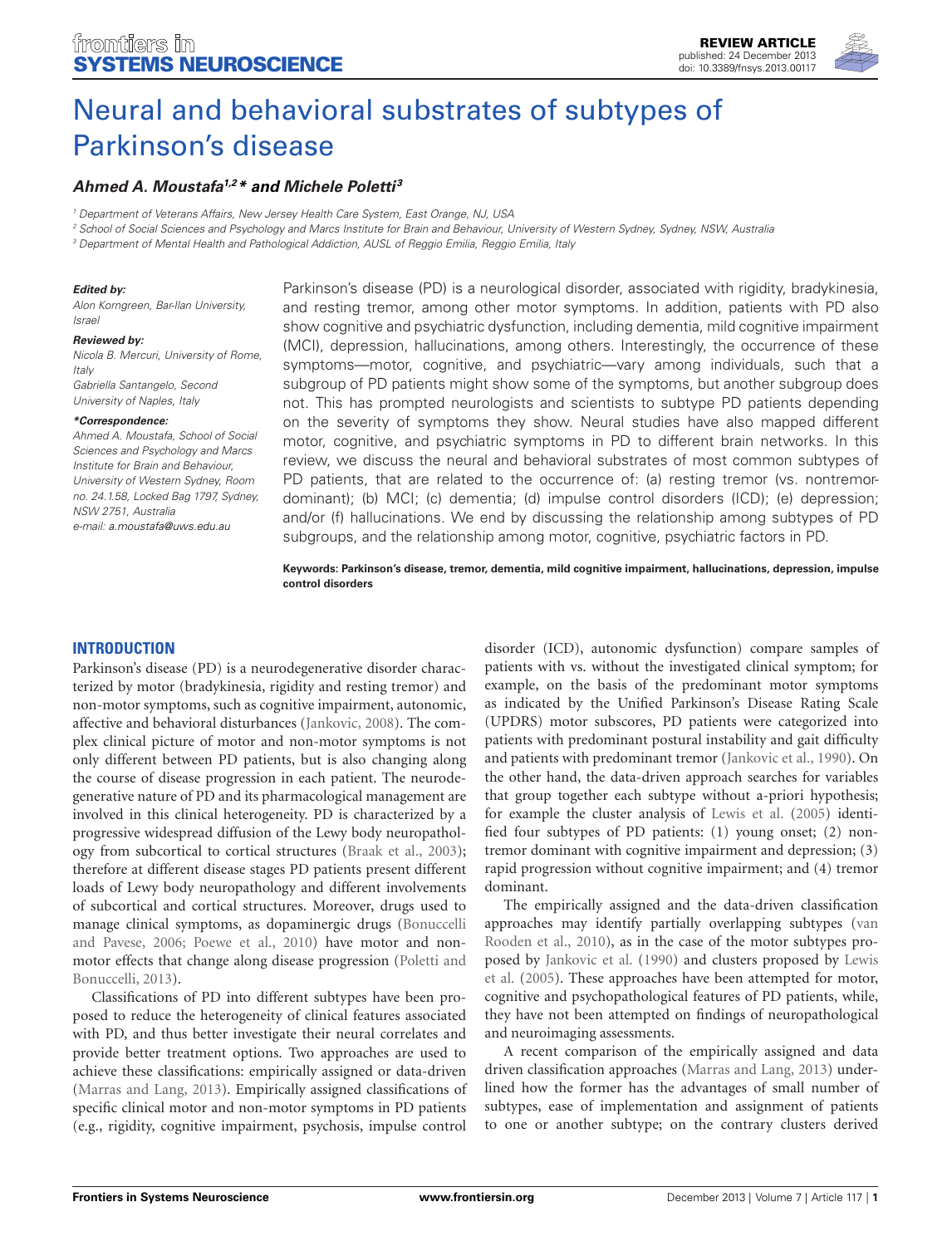from the data-driven approach are inherently more complicated, incorporating more variables that are often not regularly measured in clinical practice, increasing the difficulty to assign some patients to subtypes.

Furthermore the empirically assigned classification is probably more informative on the pathophysiology of specific PD symptoms but it could also hamper a global view on complex clinical patterns of motor and non-motor symptoms that characterize PD patients. Since data driven subtypes reviewed elsewhere [\(van](#page-10-0) [Rooden et al.,](#page-10-0) [2010\)](#page-10-0), this review aims at presenting an overview of some of the main PD subtypes derived from the empirically assigned classification; we briefly present their neural and behavioral correlates to show how these subtypes may correlate with each other. For this purpose in the next sections we describe the following subtypes: motor (postural instability and gait difficulty vs. tremor) and non-motor symptoms (mild cognitive impairment (MCI) vs. dementia; with/without ICD, depression, or hallucinations). Next, we briefly discuss existing data on how these subtypes correlate with each other.

# **COGNITIVE SUBTYPES IN PD: FROM MILD COGNITIVE IMPAIRMENT TO DEMENTIA**

Since the early clinical stages, PD patients present an increased risk of cognitive impairment, with prevalences of MCI ranging from 14.8–18.9% in newly diagnosed drug-naïve patients [\(Aarsland et al.,](#page-6-2) [2009,](#page-6-2) [2010;](#page-6-3) [Poletti et al.,](#page-9-2) [2012a,](#page-9-2)[b\)](#page-9-3), up to a 50% and 5 years after clinical diagnosis [\(Broeders et al.,](#page-6-4) [2013\)](#page-6-4).

MCI may be diagnosed when a neuropsychological impairment is demonstrated by performances 1–2 standard deviations below appropriate norms in at least two tests of the same cognitive domain (MCI single domain; for example dysexecutive MCI when only the executive domain is impaired; amnestic MCI when only episodic memory is impaired) or in at least one test in two different cognitive domains (MCI multiple domains: for example executive and episodic memory domains or executive and visuospatial domains are impaired) and there is a preserved functional level in everyday activities, not considering difficulties related to the motor symptoms [\(Litvan et al.,](#page-8-4) [2012\)](#page-8-4).

In the early clinical stage, cognitive impairment in PD is primarily characterized by deficits if executive functions, caused by loss of dopaminergic neurons in the nigrostriatal pathway [\(Kish](#page-8-5) [et al.,](#page-8-5) [1988\)](#page-8-5) and resulting in the reduction of dopamine levels in the striatum. This dopamine reduction negatively impacts the functioning of the dorsolateral frontostriatal loop (linking dorsolateral prefrontal cortex, dorsolateral caudate nucleus of the striatum, dorsomedial globus pallidus and thalamus), which is mainly involved in of executive functions such as working memory, planning and set-shifting [\(Alexander et al.,](#page-6-5) [1986\)](#page-6-5) and dopaminergic drugs have a beneficial effects on these functions in the early stages of disease by impacting striatal dopamine levels [\(Cools,](#page-7-0) [2006\)](#page-7-0).

The presence of MCI since the early PD stages is associated not only with the frontostriatal deficit but also with an early involvement of parietal and occipital cortices [\(Pappata et al.,](#page-9-4) [2011\)](#page-9-4); this finding have been consistently reported in patients with MCI by structural neuroimaging studies, detecting atrophic changes in a number of cortical regions, including occipital, parietal, medial

temporal and prefrontal cortices [\(Song et al.,](#page-10-1) [2011;](#page-10-1) [Weintraub](#page-10-2) [et al.,](#page-10-2) [2011a;](#page-10-2) [Lee et al.,](#page-8-6) [2012a\)](#page-8-6) and cortical hypometabolism in frontostriatal loops and parietal and occipital regions [\(Nobili](#page-9-5) [et al.,](#page-9-5) [2011;](#page-9-5) [Ekman et al.,](#page-7-1) [2012;](#page-7-1) [Garcia-Garcia et al.,](#page-7-2) [2012;](#page-7-2) [Nagano-](#page-9-6)[Saito et al.,](#page-9-6) [2013\)](#page-9-6).

Advanced PD stages, usually presenting dementia in 75– 80% of patients [\(Aarsland et al.,](#page-6-6) [2003;](#page-6-6) [Williams-Gray et al.,](#page-10-3) [2013\)](#page-10-3), are characterized by widespread cortical and subcortical atrophic changes [\(Burton et al.,](#page-7-3) [2004;](#page-7-3) [Nagano-Saito et al.,](#page-9-7) [2005;](#page-9-7) [Summerfield et al.,](#page-10-4) [2005;](#page-10-4) [Beyer et al.,](#page-6-7) [2007;](#page-6-7) [Weintraub et al.,](#page-10-5) [2011b;](#page-10-5) [Melzer et al.,](#page-8-7) [2012\)](#page-8-7) and more severe temporal, parietal and occipital hypometabolism in comparison with MCI patients [\(Garcia-Garcia et al.,](#page-7-2) [2012\)](#page-7-2).

In sum, the cognitive profile of PD is usually characterized by an early executive impairment, a sign of nigrostriatal degeneration, and subsequently by impairment of visuospatial functions, memory and/or language, a sign of cortical diffusion of Lewy body pathology, evidenced by cortical atrophy and hypometabolismml: this second feature in particular, in comparison with the first one, is associated with an increased risk of developing MCI and subsequently dementia [\(Jellinger,](#page-8-8) [2013;](#page-8-8) [Kehagia et al.,](#page-8-9) [2013\)](#page-8-9).

### **TREMOR VS. NON-TREMOR IN PD**

As discussed above, PD involves a spectrum of motor symptoms that include akinesia, bradykinesia, and resting tremor, among others. Few studies categorize the patients into different subgroups, depending on the motor symptoms they present. This usually involves dividing the patients into a tremor-dominant and non-tremor-dominant groups, with the latter is either patients with predominant akinesia, bradykinesia, or postural instability and gait symptoms [\(Jankovic et al.,](#page-8-2) [1990;](#page-8-2) [Zaidel et al.,](#page-11-0) [2009;](#page-11-0) [Mure](#page-9-8) [et al.,](#page-9-8) [2011;](#page-9-8) [Schillaci et al.,](#page-9-9) [2011;](#page-9-9) [Lee et al.,](#page-8-10) [2012b;](#page-8-10) [Wylie et al.,](#page-10-6) [2012\)](#page-10-6). Bradykinesia, and postural instability and gait dysfunction are more common in patients with a rapid disease progression compared with PD patients with a slower progression rate [\(Jankovic et al.,](#page-8-2) [1990\)](#page-8-2).

Studies have generally shown that PD patients with tremor are usually less cognitively impaired than PD patients with akinesia or gait dysfunction [\(Burn et al.,](#page-7-4) [2006;](#page-7-4) [Lyros et al.,](#page-8-11) [2008;](#page-8-11) [Oh et al.,](#page-9-10) [2009;](#page-9-10) [Domellof et al.,](#page-7-5) [2011\)](#page-7-5). For example, [Vakil and Herishanu-](#page-10-7)[Naaman](#page-10-7) [\(1998\)](#page-10-7) found that tremor-dominant patients are less impaired at procedural learning tasks than akinesia-dominant patients. Studies also showed that PD patients with tremor are less impaired than PD patients with other motor subtypes on perceptual tasks, including peripheral vision and visual processing speed [\(Seichepine et al.,](#page-9-11) [2011\)](#page-9-11). Interestingly, we also found that akinesia-dominant patients were more impaired than tremordominant patients at various working memory [\(Moustafa et al.,](#page-8-12) [2013a\)](#page-8-12) and learning [\(Moustafa et al.,](#page-9-12) [2013b\)](#page-9-12) measures. Prior studies have reported significant correlations between bradykinesia severity and cognitive measures in newly diagnosed PD patients [\(Domellof et al.,](#page-7-5) [2011;](#page-7-5) [Poletti et al.,](#page-9-3) [2012b\)](#page-9-3). For example, [Domellof et al.](#page-7-5) [\(2011\)](#page-7-5) found that bradykinesia scores correlate with Wisconsin Card Sorting Test, digit span, and Trail Making Test performance. Along the same lines, [\(Poletti et al.,](#page-9-2) [2012a,](#page-9-2)[b\)](#page-9-3) reported a correlation between bradykinesia and Trail Making Test as well as achieved category in the Modified Card Sorting Test.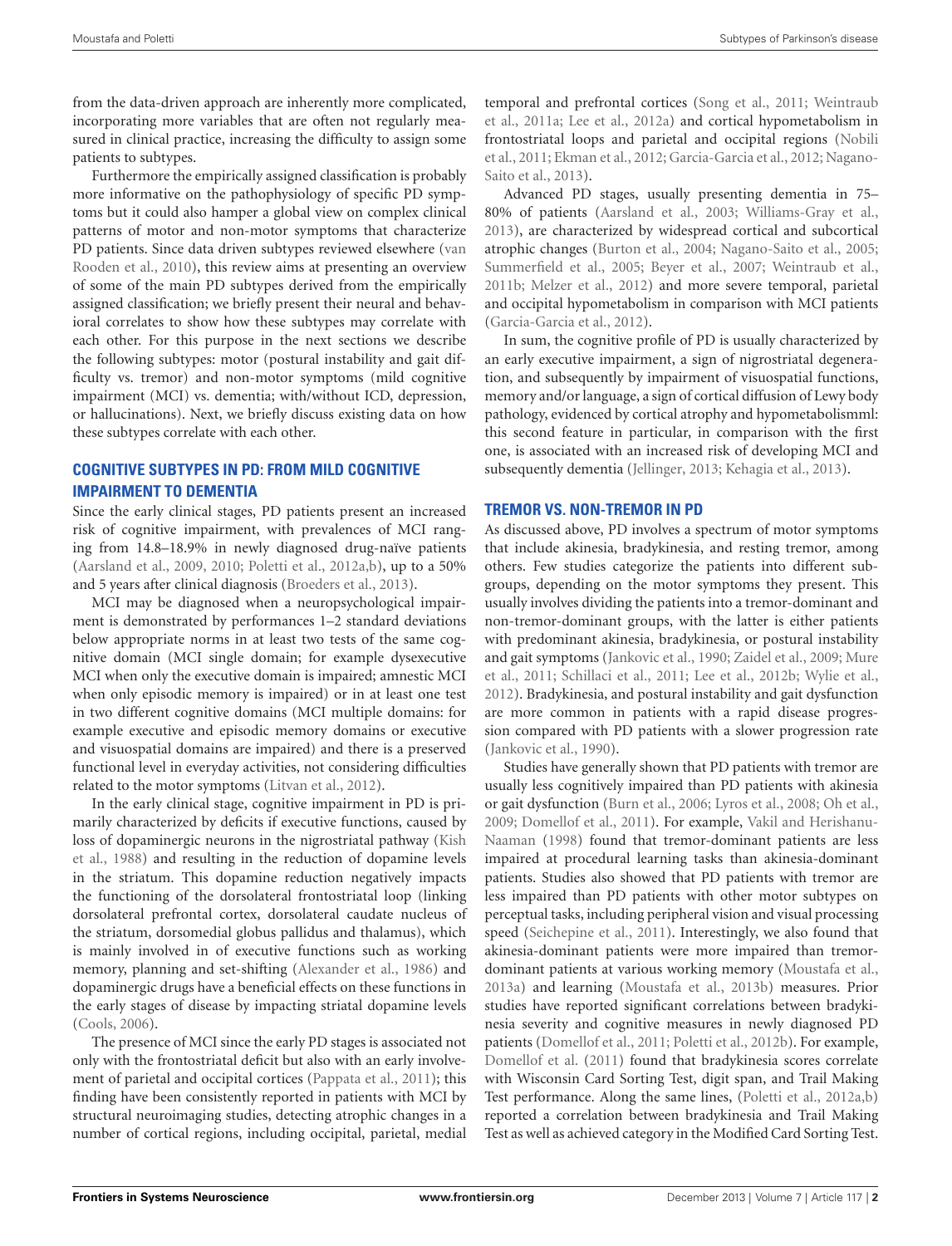This pattern of results also applies to psychiatric symptoms. One neuropsychological study found that unlike tremordominant patients, PD patients with non-tremor symptoms show increased rates of depression, apathy, and hallucinations [\(Reijnders et al.,](#page-9-13) [2009\)](#page-9-13). Further, neuropsychological studies found depression is more common in akinesia-dominant patients than tremor patients [\(Starkstein et al.,](#page-10-8) [1998\)](#page-10-8). Recently, a neuropsychological study found that unlike patients with dominant tremor symptoms, patients with postural instability and gait deficits show more impulsive behavior [\(Wylie et al.,](#page-10-6) [2012\)](#page-10-6). Clinical and neuropsychological studies also suggest that the severity of akinesia symptoms is a risk factor for the development of dementia and MCI in PD patients [\(Poletti et al.,](#page-9-14) [2011;](#page-9-14) [Poletti and Bonuccelli,](#page-9-1) [2013\)](#page-9-1).

For more than two decades, it has been shown that patient with dominant akinesia show more neural damage than PD patients with dominant tremor [\(Paulus and Jellinger,](#page-9-15) [1991\)](#page-9-15). Recent neuropsychological studies showed that non-tremor symptoms in PD, including postural instability and gait deficits, are associated with grey matter degeneration [\(Rosenberg-Katz et al.,](#page-9-16) [2013\)](#page-9-16). Other neuropsychological and animal studies suggest that akinesia and bradykinesia are arguably associated with basal ganglia (and corticostriatal circuits) dysfunction, while tremor is perhaps associated with cerebellar, thalamic, and subthalamic nucleus abnormalities [\(Kassubek et al.,](#page-8-13) [2002;](#page-8-13) [Probst-Cousin et al.,](#page-9-17) [2003;](#page-9-17) [Weinberger et al.,](#page-10-9) [2009;](#page-10-9) [Zaidel et al.,](#page-11-0) [2009;](#page-11-0) [Mure et al.,](#page-9-8) [2011\)](#page-9-8). For example, [Schillaci et al.](#page-9-9) [\(2011\)](#page-9-9) found that PD patients with akinesia and rigidity as the predominant symptoms have significantly more widespread dopamine loss in the striatum than PD patients with tremor as the predominant symptom(also see [Eggers](#page-7-6) [et al.,](#page-7-6) [2011\)](#page-7-6). These results support a relationship between motor variables (including akinesia and bradykinesia) and cognitive performance in PD patients.

# **IMPULSE CONTROL DISORDERS IN PD**

Dopaminergic medications, especially some dopamine agonists, can trigger ICDs, such as hypersexuality, hobbyism, dopamine dysregulation syndrome, binge eating and pathological gambling, in a considerable subpopulation of PD patients [\(Dodd et al.,](#page-7-7) [2005;](#page-7-7) [Voon et al.,](#page-10-10) [2007\)](#page-10-10). It is also important to note that ICDs can be caused by other factors beside the administration of dopaminergic medications. For example, few studies reported the occurrence of ICDs in drug-naïve PD patients [\(Antonini et al.,](#page-6-8) [2011\)](#page-6-8). Interestingly, studies also report that some PD patients present either with single or multiple ICDs, and that each of these subgroups have a different cognitive and neural profile [\(Vitale et al.,](#page-10-11) [2011\)](#page-10-11). Further, few studies have investigated the prevalence and predictors of ICDs. For example, it was reported that alexithymia is a predictor of ICDs in PD patients [\(Goerlich-Dobre et al.,](#page-7-8) [2013\)](#page-7-8). It was also found that frontal executive function is a predictor of the occurrence of pathological gambling [\(Santangelo et al.,](#page-9-18) [2009b\)](#page-9-18).

Prior studies show that ICDs are observed more often in patients on D2 dopamine agonists [\(Weintraub et al.,](#page-10-12) [2006;](#page-10-12) [Voon](#page-10-13) [and Fox,](#page-10-13) [2007\)](#page-10-13) It is suggested that patients vulnerable to ICDs have a lower D2 receptor density, even before onset of PD [\(Dagher](#page-7-9) [and Robbins,](#page-7-9) [2009\)](#page-7-9). The density of D2 receptors might further decreases in these vulnerable patients by overstimulation of ventral striatal D2 receptors in PD and increases the rate of ICDs in such vulnerable patients. Other studies suggest that binding to dopamine D3 receptors is responsible for the occurrence of ICDs [\(Vilas et al.,](#page-10-14) [2012\)](#page-10-14). A recent study found that patients with ICDs were more likely to be on antidepressant medications and had more motor complications than those without ICDs [\(Mack](#page-8-14) [et al.,](#page-8-14) [2013\)](#page-8-14). In addition to dopaminergic medications, studies also show that ICDs can be caused by deep brain stimulation of the subthalamic nucleus [\(Frank et al.,](#page-7-10) [2007;](#page-7-10) [Callesen et al.,](#page-7-11) [2013a;](#page-7-11) but also see [Santangelo et al.,](#page-9-19) [2013\)](#page-9-19). Studies also show that cognitive behavioral therapy can ameliorate ICDs in PD patients [\(Okai et al.,](#page-9-20) [2013\)](#page-9-20).

ICDs in PD is also associated with cognitive and psychiatric symptoms. Unlike patients without ICDs, PD with ICDs show increased discounting in delay discounting tasks [\(Housden et al.,](#page-8-15) [2010;](#page-8-15) [Voon et al.,](#page-10-15) [2010b;](#page-10-15) [Leroi et al.,](#page-8-16) [2013\)](#page-8-16), increased reward learning [\(Voon et al.,](#page-10-16) [2011\)](#page-10-16), and impairment performing the Iowa gambling task [\(Gescheidt et al.,](#page-7-12) [2012\)](#page-7-12). Studies have also shown that PD patients with ICDs are more impaired than patients without ICDs on working memory [\(Djamshidian et al.,](#page-7-13) [2010;](#page-7-13) [Voon et al.,](#page-10-17) [2010a\)](#page-10-17), but they did not differ on executive functioning [\(Siri et al.,](#page-10-18) [2010\)](#page-10-18). A recent study also showed that PD patients with ICDs are more impaired at planning and set-shifting tasks than patients without ICDs [\(Vitale et al.,](#page-10-11) [2011\)](#page-10-11), although the study did not include a healthy control group. Another study showed ICDs in PD are associated with executive dysfunction [\(Voon et al.,](#page-10-15) [2010b\)](#page-10-15) and working memory impairment [\(Voon](#page-10-16) [et al.,](#page-10-16) [2011\)](#page-10-16). Further, it was found that PD patients with the hypersexuality subtype show more impairment on the Stroop task than patients with pathological gambling [\(Vitale et al.,](#page-10-11) [2011\)](#page-10-11), suggesting that the different impulsive behaviors are associated with different behavioral, and potential neural, profile. Studies also found that ICDs in PD are associated with depression and irritability [\(Pontone et al.,](#page-9-21) [2006\)](#page-9-21).

Neural studies have implicated cortical and subcortical structure for the occurrence of ICDs in PD. Many studies show that the underlying neural substrates of ICDs in PD are mostly the ventral striatum, including the nucleus accumbens [\(Cools et al.,](#page-7-14) [2007;](#page-7-14) [Dagher and Robbins,](#page-7-9) [2009;](#page-7-9) [Steeves et al.,](#page-10-19) [2009;](#page-10-19) [Voon et al.,](#page-10-17) [2010a\)](#page-10-17). For example, using PET imaging, [Steeves et al.](#page-10-19) [\(2009\)](#page-10-19) found greater decreases in binding potential in the ventral striatum in PD patients on dopamine agonists with pathological gambling. Additionally, [\(Voon et al.,](#page-10-17) [2010a](#page-10-17)[,b\)](#page-10-15) reported impaired dopamine signaling in ventral striatal blood oxygen level dependent (BOLD) in PD patients with ICDs. It has been suggested that restoration of dopamine transmission in the dorsal striatum might lead to overdosing of the ventral striatum which results in excessive dopamine receptor stimulation in the ventral striatum [\(Swainson et al.,](#page-10-20) [2000;](#page-10-20) [Cools et al.,](#page-7-15) [2001\)](#page-7-15) that induce ICDs in some subjects [\(Cools et al.,](#page-7-16) [2003;](#page-7-16) [Dagher and Robbins,](#page-7-9) [2009\)](#page-7-9). A recent study showed that increase of striatal dopamine might lead to ICDs in PD [\(Voon](#page-10-21) [et al.,](#page-10-21) [2013\)](#page-10-21). Studies have also implicated the hippocampus in the occurrence of ICDs in PD [\(Calabresi et al.,](#page-7-17) [2013\)](#page-7-17). Beside subcortical structures, neural studies have shown that patients with ICDs show dopamine reduction in the ventromedial prefrontal cortex (and nucleus accumbens) compared with those without ICDs [\(Lee et al.,](#page-8-17) [2013\)](#page-8-17).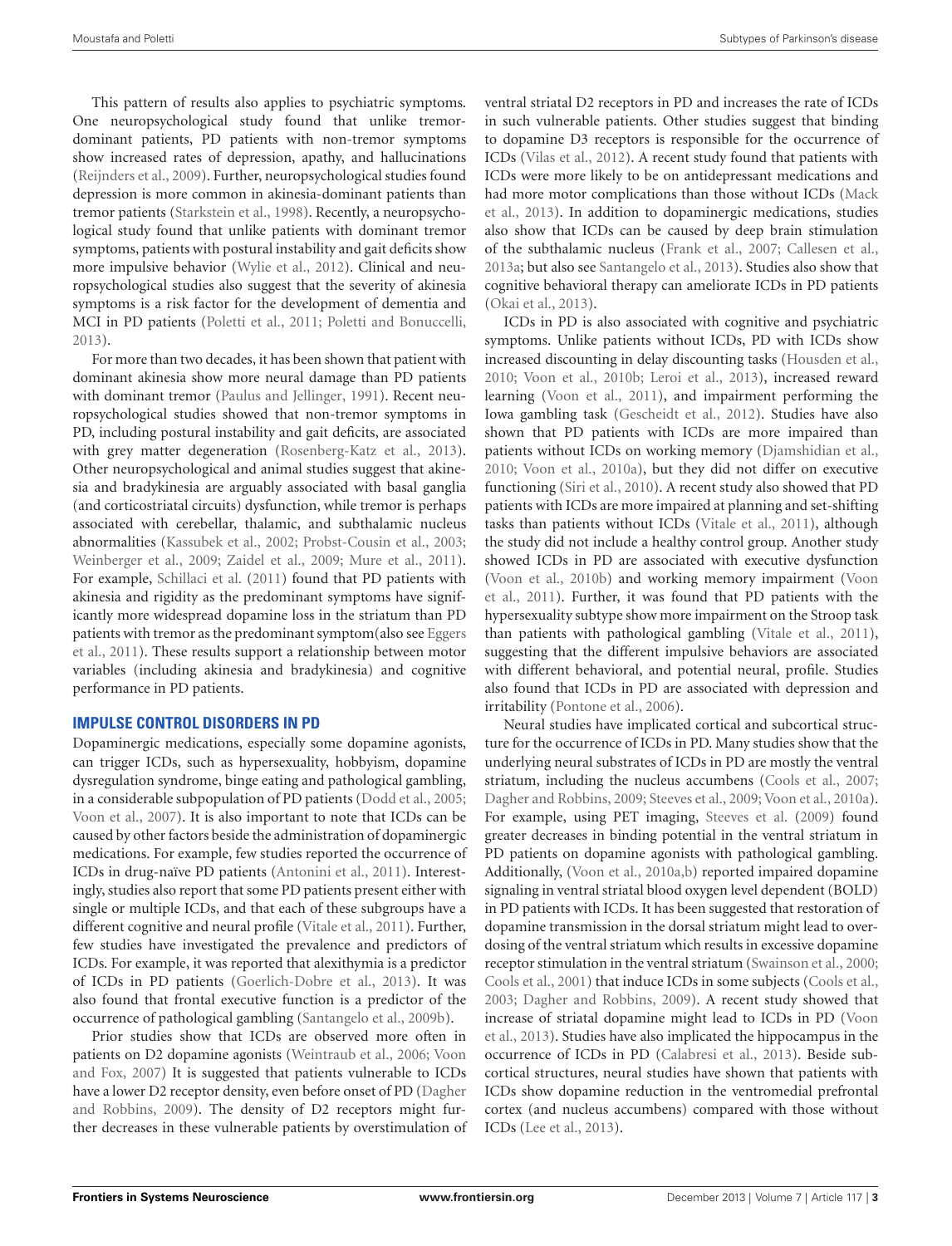# **DEPRESSION IN PD**

Depression is one of the most common non-motor symptoms in PD patients [\(Schrag et al.,](#page-9-22) [2007;](#page-9-22) [Picillo et al.,](#page-9-23) [2009\)](#page-9-23). It is estimated that roughly 40% of PD patients show depressive symptoms [\(Slaughter et al.,](#page-10-22) [2001;](#page-10-22) [McDonald et al.,](#page-8-18) [2003;](#page-8-18) [Leentjens,](#page-8-19) [2004;](#page-8-19) [Schrag et al.,](#page-9-22) [2007;](#page-9-22) clinical manifestations, etiology, and treatment of depression in PD). These depressive symptoms include social withdrawal and anhedonia (inability to experience pleasure). Depression in PD is often diagnozed as follows: patients with Beck Depression Inventory (BDI) score greater than 13/14 is considered in the depression group, while the others are in the non-depressed group [\(Leentjens et al.,](#page-8-20) [2000;](#page-8-20) [Schrag et al.,](#page-9-22) [2007;](#page-9-22) [Herzallah](#page-8-21) [et al.,](#page-8-21) [2010\)](#page-8-21). Furthermore, patients with major depressive disorder have a threefold higher risk to develop Parkinson's later in life [\(Schuurman et al.,](#page-9-24) [2002\)](#page-9-24). Like ICDs, it is well recognized that the incidence of depression among PD patients is much higher than among age-matched healthy participants [\(Cummings,](#page-7-18) [1992;](#page-7-18) [Veiga et al.,](#page-10-23) [2009\)](#page-10-23). Selective serotonin reuptake inhibitors as well dopamine agonists, such as pramipexole and pergolide were shown to have antidepressant effects in PD depression [\(Picillo](#page-9-23) [et al.,](#page-9-23) [2009\)](#page-9-23).

Research has shown that depressive symptoms in PD have a negative impact on PD patients' quality of life [\(Karlsen et al.,](#page-8-22) [1999;](#page-8-22) [Schrag et al.,](#page-9-25) [2000\)](#page-9-25). Studies also suggest depression in PD is associated with intellectual impairment and inattention [\(Mayeux](#page-8-23) [et al.,](#page-8-23) [1981\)](#page-8-23). Furthermore, depression in PD is associated with cognitive impairment [\(Kuzis et al.,](#page-8-24) [1997;](#page-8-24) [Bader and Hell,](#page-6-9) [1998;](#page-6-9) [Errea and Ara,](#page-7-19) [1999\)](#page-7-19). Current studies in PD patients with depression largely focus on executive functioning, working memory, or memory [\(Kuzis et al.,](#page-8-24) [1997;](#page-8-24) [Norman et al.,](#page-9-26) [2002;](#page-9-26) [Kummer et al.,](#page-8-25) [2009;](#page-8-25) [Santangelo et al.,](#page-9-27) [2009a\)](#page-9-27). We also found that PD patients with depression were more impaired at learning tasks than PD patients without depression [\(Herzallah et al.,](#page-8-21) [2010\)](#page-8-21).

It debated in the literature which mechanism contributes the occurrence of depression in PD, and whether depression symptoms are related to other psychiatric symptoms in PD, including apathy and anxiety. Further, it is debated whether depression in PD are related to dopamingeric dysfunction [\(Eskow Jaunarajs](#page-7-20) [et al.,](#page-7-20) [2011\)](#page-7-20). Some also argue that depressive symptoms in PD can be due to psychosocial factors or secondary to motor impairment [\(Aarsland et al.,](#page-6-10) [2012\)](#page-6-10). Further, it is not clear which neurotransmitter system dysfunction contributes to PD depression, as many argue it could be related to dopaminergic, noradrenergic and/or serotonergic dysfunction [\(Aarsland et al.,](#page-6-10) [2012\)](#page-6-10). It is also argued that depressive symptoms are more related to severity of motor symptoms in PD, particularly akinesia and bradykinesia [\(Reijnders et al.,](#page-9-13) [2009\)](#page-9-13).

Neurobiological studies have also investigated the neural substrates of depression in PD. For example, imaging studies found that patients with PD who develop depression show structural changes that reflect dopaminergic dysfunction [\(Walter et al.,](#page-10-24) [2010\)](#page-10-24). This is in agreement with case reports showing that deep brain stimulation of the substrania nigra can trigger depressive symptoms in PD [\(Bejjani et al.,](#page-6-11) [1999\)](#page-6-11). Other neural studies suggest that while the primary neural dysfunction of PD is the dorsal striatum and its dopaminergic afferents [\(Kish et al.,](#page-8-5) [1988\)](#page-8-5), depression in PD is associated with deficits in the ventral regions

within striatum, including the nucleus accumbens [\(Remy et al.,](#page-9-28) [2005\)](#page-9-28). Interestingly, [Voon et al.](#page-10-16) [\(2011\)](#page-10-16) argue that depression in PD (hypoactive state) is perhaps the antithesis of ICDs (hyperactive state). For example, research has shown that depression in PD can result from reduction of dopamine levels in the brain [\(Thobois et al.,](#page-10-25) [2010\)](#page-10-25). This is contrasted from ICDs, which is often associated with increased dopamine levels, due mostly to the administration of dopamine agonist therapy [\(Voon et al.,](#page-10-10) [2007\)](#page-10-10), but also see [Callesen et al.](#page-7-21) [\(2013b\)](#page-7-21) for evidence of association of impulsivity and depression in PD.

It is debated whether depression is caused by motor abnormalities or other neuropathology in PD. Imaging studies suggest that patients with depression who show structural abnormalities at the level of the substantia nigra are possibly at an elevated risk of later developing definite PD [\(Hoeppner et al.,](#page-8-26) [2009;](#page-8-26) [Shen et al.,](#page-10-26) [2013\)](#page-10-26). Nonmotor manifestations of PD (such as depression) are the earliest to appear [\(Simuni and Sethi,](#page-10-27) [2008\)](#page-10-27).

### **HALLUCINATIONS IN PD**

Psychosis and visual and olfactory hallucinations occurs in approximately 20–30% of PD patients [\(Rabey,](#page-9-29) [2009\)](#page-9-29). In PD patients, visual hallucinations are more common than auditory or olfactory hallucinations [\(Diederich et al.,](#page-7-22) [2009\)](#page-7-22). Psychosis is usually defined as involving one of the following symptoms: (a) illusions (misinterpretations of existing stimuli), hallucinations (defined as hallucinatory symptoms), and/or delusional symptoms. Psychosis in PD is usually confirmed using the Parkinson's Psychosis Rating Scale [\(Friedberg et al.,](#page-7-23) [1998\)](#page-7-23). Although it was previously found that the administration of dopaminergic drugs is the main cause of psychosis and hallucinations [\(Morgante et al.,](#page-8-27) [2012\)](#page-8-27), recent studies additionally show that sleep disturbance, dementia, longer disease duration, and advanced stage of the disease, can also exacerbate psychotic symptoms in PD patients [\(Poewe,](#page-9-30) [2003;](#page-9-30) [Fenelon et al.,](#page-7-24) [2006;](#page-7-24) [Fenelon,](#page-7-25) [2008;](#page-7-25) [Bannier et al.,](#page-6-12) [2012;](#page-6-12) [Gibson et al.,](#page-7-26) [2013;](#page-7-26) [Lee and Weintraub,](#page-8-28) [2012;](#page-8-28) [Morgante](#page-8-27) [et al.,](#page-8-27) [2012\)](#page-8-27). So unlike earlier clinical practice, a diagnosis of psychosis in PD is made when the patients have not had any dopaminergic medications. Among risk factors, one longitudinal study found that frontal dysfunction was also a predictor for the development of hallucinations in PD [\(Santangelo et al.,](#page-9-31) [2007\)](#page-9-31).

Prior reports also suggest that hallucinations in PD patients are the main reason for admission to nursing homes [\(Diederich](#page-7-22) [et al.,](#page-7-22) [2009\)](#page-7-22). Psychosis in PD is also a risk factor for the occurrence of severe cognitive dysfunctions such as dementia [\(Factor](#page-7-27) [et al.,](#page-7-27) [2003\)](#page-7-27) and is associated with a diminished quality of life [\(Zahodne and Fernandez,](#page-10-28) [2008;](#page-10-28) [Rabey,](#page-9-29) [2009\)](#page-9-29). Prior studies have shown strong links between medication dosage, dementia, sleep disturbance, and psychosis in PD patients [\(Poewe,](#page-9-30) [2003;](#page-9-30) [Fenelon,](#page-7-25) [2008;](#page-7-25) [Bannier et al.,](#page-6-12) [2012;](#page-6-12) [Gibson et al.,](#page-7-26) [2013\)](#page-7-26).

There have been very few studies investigating the perceptual and cognitive correlates of psychosis in PD. Studies generally report cognitive and behavioral dysfunction in PD patients with psychosis than in patients without psychosis [\(Baydas et al.,](#page-6-13) [2005;](#page-6-13) [Shine et al.,](#page-10-29) [2011\)](#page-10-29). For example, studies have shown that PD patients with hallucinations are more impaired than PD patients without hallucination on recognition memory [\(Barnes](#page-6-14) [et al.,](#page-6-14) [2003\)](#page-6-14), executive function [\(Grossi et al.,](#page-8-29) [2005\)](#page-8-29), frontal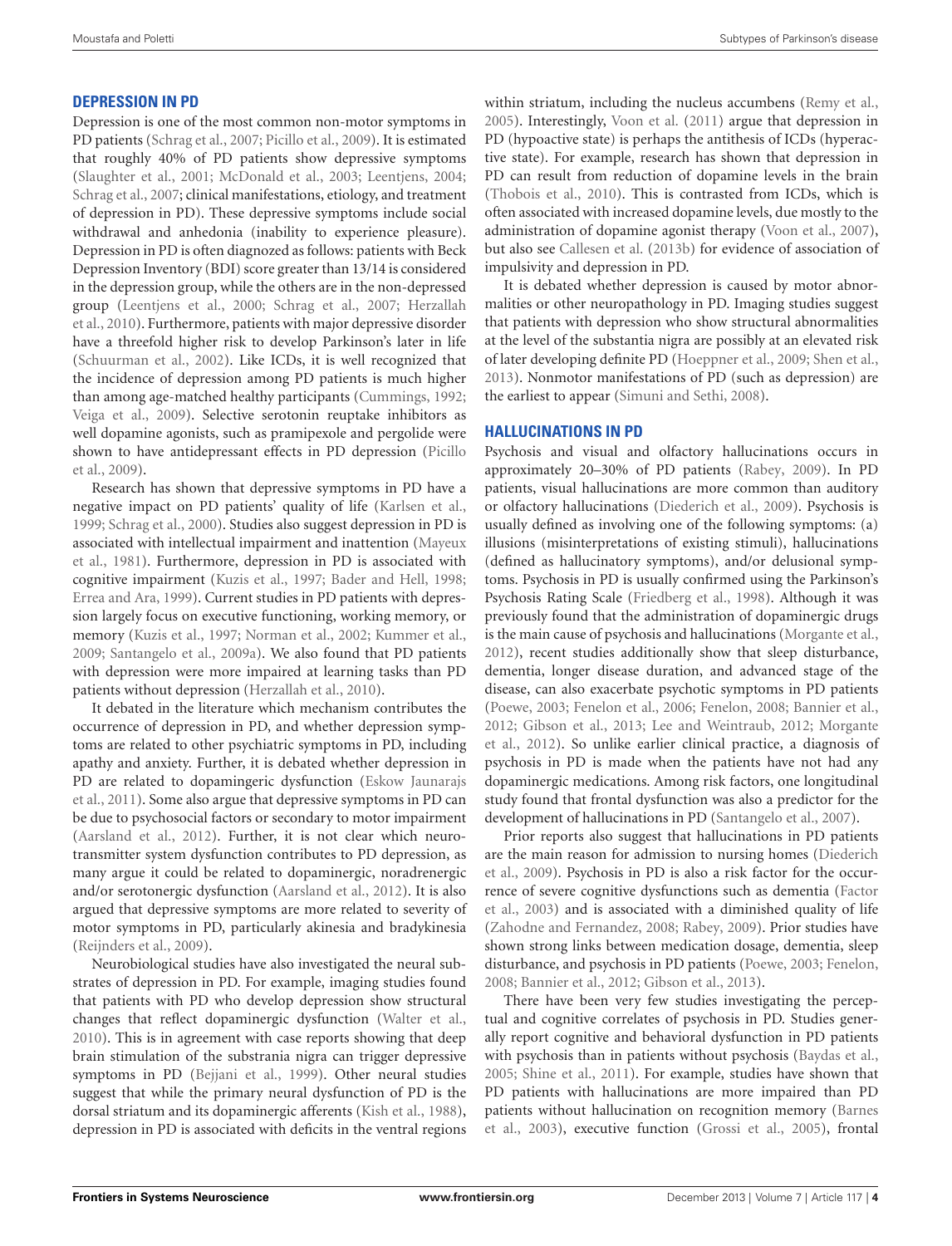function (as measured using the frontal assessment battery), attentional processes [\(Meppelink et al.,](#page-8-30) [2008\)](#page-8-30), and semantic fluency [\(Ramirez-Ruiz et al.,](#page-9-32) [2006\)](#page-9-32). Specifically, [Botha and Carr](#page-6-15) [\(2012\)](#page-6-15) argue that the gating of irrelevant information to working memory is the mechanism underlying the occurrence of hallucinations. Prior studies have shown that hallucinations and psychosis in PD patients are associated with visual disturbance [\(Gallagher and Schrag,](#page-7-28) [2012;](#page-7-28) [Shine et al.,](#page-10-30) [2012\)](#page-10-30). Behavioral differences between PD patients with and without psychosis can be observed during the performance of complex perceptual tasks [\(Shine et al.,](#page-10-29) [2011\)](#page-10-29).

Prior studies suggest that hallucinations in PD patients can be due to either cortical or subcortical atrophy [\(Papapetropoulos](#page-9-33) [et al.,](#page-9-33) [2006\)](#page-9-33). Specifically, psychosis and hallucinations can stem from dysfunction to either the prefrontal cortex [\(Corlett et al.,](#page-7-29) [2007;](#page-7-29) [Fletcher and Frith,](#page-7-30) [2008\)](#page-7-30), basal ganglia [\(Frank,](#page-7-31) [2008;](#page-7-31) [Howes et al.,](#page-8-31) [2012\)](#page-8-31), or hippocampal region [\(Bogerts et al.,](#page-6-16) [1985;](#page-6-16) [Weinberger,](#page-10-31) [1999;](#page-10-31) [Goldman and Mitchell,](#page-7-32) [2004;](#page-7-32) [Keri,](#page-8-32) [2008;](#page-8-32) [Grace,](#page-8-33) [2010\)](#page-8-33). Studies also report temporal lobe dysfunction in PD patients with visual hallucination [\(Botha and Carr,](#page-6-15) [2012\)](#page-6-15) and also with studies showing that early onset of hallucinations in PD patients is associated with dysfunction to the parahippocampus and inferior temporal cortex [\(Harding et al.,](#page-8-34) [2002\)](#page-8-34). It was found that carrying the  $APOE \epsilon 4$  allele, which is associated with a small hippocampal volume in healthy older subjects [\(Alexopoulos](#page-6-17) [et al.,](#page-6-17) [2011\)](#page-6-17), is also a risk factor for the development of psychotic episodes in PD patients [\(de la Fuente-Fernandez et al.,](#page-7-33) [1999;](#page-7-33) [Goldman et al.,](#page-7-34) [2004;](#page-7-34) [Feldman et al.,](#page-7-35) [2006\)](#page-7-35).

# **DISCUSSION: RELATIONSHIPS AMONG PD SUBTYPES**

In the previous sections we briefly reviewed some clinical subtypes of PD derived from the empirically assigned classification approach, that has the advantage of describing a small number of subtypes as regards specific clinical symptoms, with ease of implementation and assignment of patients to one or another subtype. On the other hand, because of inability to investigate relationships between subtypes, this approach does not provide a global view on complex clinical patterns of motor and non-motor symptoms.

This study aimed at reviewing most common PD subtypes derived from the empirically assigned classification to attempt a possible integration of them, through the identification of their possible relationships and their possible common neuropathological causes Indeed the clinical heterogeneity of PD lead to the classification in many subtypes as regards motor symptoms (e.g., postural instability and gait difficulty vs. tremor), cognition (MCI vs. dementia), psychopathological features (e.g., with ICD vs. without ICD; with psychosis vs. without psychosis), demographic features (e.g., young onset vs. late onset) and disease features (e.g., rapid progression vs. slow progression).

A first issue involves the relationship between motor subtypes and subtypes of non-motor symptoms, in particular of the cognitive and psychopathological domains. The non-tremor dominant motor subtype usually presents a more severe clinical pattern of non-motor symptoms in comparison to the tremor dominant subtype. Since the early untreated stages of PD, this subtype is characterized by a higher risk of MCI [\(Poletti et al.,](#page-9-2)

[2012a\)](#page-9-2) and longitudinally is associated with faster motor worsening [\(Vu et al.,](#page-10-32) [2012\)](#page-10-32), cognitive decline [\(Burn et al.,](#page-7-4) [2006\)](#page-7-4), and higher risk of developing dementia [\(Alves et al.,](#page-6-18) [2006;](#page-6-18) [Sollinger](#page-10-33) [et al.,](#page-10-33) [2010\)](#page-10-33). This subtype is also associated with an increasing risk of developing psychopathological features, including affective features such as depression and alexithymia [\(Starkstein et al.,](#page-10-8) [1998;](#page-10-8) [Reijnders et al.,](#page-9-13) [2009;](#page-9-13) [Poletti et al.,](#page-9-14) [2011;](#page-9-14) [Burn et al.,](#page-7-36) [2012\)](#page-7-36) and psychotic features as hallucinations [\(Reijnders et al.,](#page-9-13) [2009\)](#page-9-13). Conversely, the tremor dominant subtype appears to be characterized by a less severe clinical picture, with a slower progression of motor and cognitive symptoms and a lower risk of developing dementia and psychopathological features. The more severe clinical picture of the non-tremor dominant PD subtypes is due to a more severe Lewy body neuropathological load, as found at the post-mortem pathological examination [\(Selikhova et al.,](#page-10-34) [2009\)](#page-10-34) and a more severe gray matter atrophy of cortical and limbic structures, as indicated by neuroimaging studies [\(Rosenberg-Katz](#page-9-16) [et al.,](#page-9-16) [2013\)](#page-9-16).

A second issue is regarding the relationship between cognitive subtypes and psychopathological subtypes. Few empirical findings are available from studies based on the classification of cognitive subtypes: only two studies directly compared cognitive subtypes of PD patients in relation to other non-motor subtypes. One study compared 54 cognitively preserved patients, 48 PD patients with MCI and 25 PD patients with dementia [\(Leroi et al.,](#page-8-35) [2012\)](#page-8-35). Apathy was reported in almost 50% of MCI patients and PD patients with dementia, and was the only psychopathological manifestation differentiating cognitively preserved patients from MCI patients. Moreover the prevalence of psychotic symptoms as hallucinations and delusion progressively increased according to the degree of cognitive impairment (12.9% in cognitively preserved, 16.7% in MCI and 48% in PD patients with dementia). Another study compared different subtypes of MCI [\(Goldman et al.,](#page-8-36) [2012\)](#page-8-36) in 128 PD patients with MCI; according to the cognitive profile patients were classified as nonamnestic single domain (47.7% of the sample), amnestic multiple domain (24.2%), amnestic single domain (18.8%), and nonamnestic single domain, and executive functions and visuospatial functions were the most frequently impaired domains. In comparison to other subtypes, non-amnestic multiple domain MCI patients showed most pronounced difficulties with postural instability and gait; subtypes did not differ in relation to age, PD duration, medication use, mood or behavioral disturbances.

These few findings are in agreement with the more robust empirical literature on the classification in psychopathological subtypes, suggesting that different subtypes may present different clinical patterns along the disease course. The subtype characterized by affective features (e.g., depression, apathy and anxiety) is very common at each disease stage, because it is associated with several non-disease specific risk factors [\(Leentjens et al.,](#page-8-37) [2013\)](#page-8-37); moreover it is also associated with the executive impairment [\(Poletti et al.,](#page-9-2) [2012a\)](#page-9-2), and it is only partially modified by dopaminergic therapies [\(Eskow Jaunarajs et al.,](#page-7-20) [2011\)](#page-7-20).

Different patterns characterize psychotic features as hallucinations and delusions. Hallucinations may be present in patients with MCI [\(Shin et al.,](#page-10-35) [2012;](#page-10-35) [Hepp et al.,](#page-8-38) [2013\)](#page-8-38) but are particularly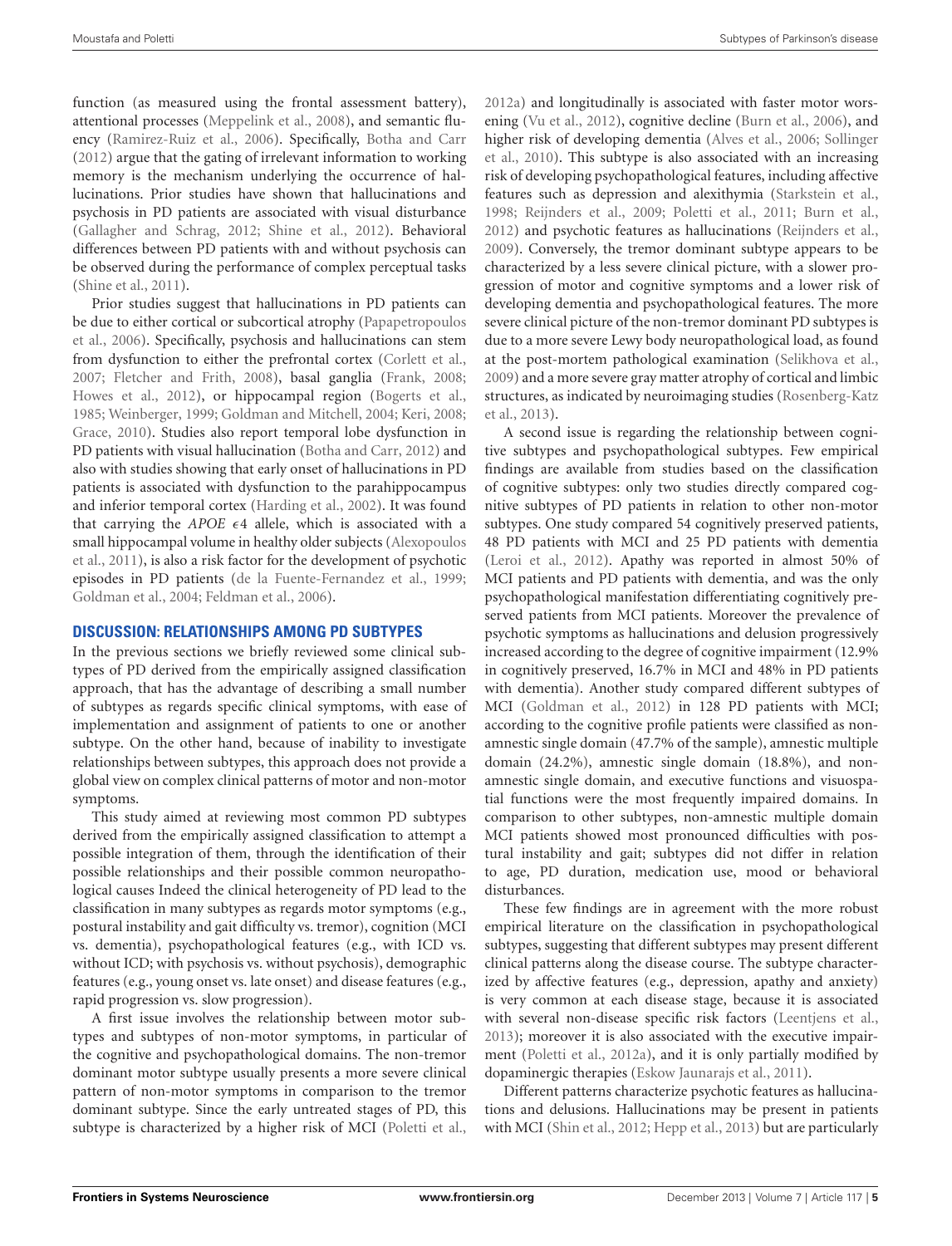prevalent in advanced PD stages, in association with dementia [\(Rana et al.,](#page-9-34) [2012\)](#page-9-34) and with cortical atrophy at neuroimaging [\(Papapetropoulos et al.,](#page-9-33) [2006\)](#page-9-33). Delusions also may be associated with hallucinations and dementia in advanced patients but may be present in isolation in cognitively preserved patients, probably due to the interaction between individual susceptibility (as psychiatric familial history) and dopaminergic therapy [\(Poletti et al.,](#page-9-2) [2012a\)](#page-9-2).

ICD are more in common in patients without dementia than in patients with dementia (9.6% vs. 3.8% in a recent crosssectional study: [Poletti et al.,](#page-9-35) [2013\)](#page-9-35). However, an impairment of both orbitofrontal and dorsolateral executive functions may represent a risk factor [\(Poletti and Bonuccelli,](#page-9-36) [2012\)](#page-9-36) and probably interplays with individual (premorbid level of impulsivity), pharmacological (dopamine agonist therapy) and disease related (striatal dopaminergic alteration) risk factors [\(Dagher and Robbins,](#page-7-9) [2009\)](#page-7-9).

A controversial issue involving motor, cognitive and psychopathological PD subtypes regards the possible influence of the side of motor onset. Empirical findings principally involve cognition: the side of motor onset does not influence cognition in newly diagnosed untreated patients [\(Erro et al.,](#page-7-37) [2013;](#page-7-37) [Poletti et al.,](#page-9-37) [2013\)](#page-9-37); in patients "on" dopaminergic therapy a right-side motor symptom predominance is typically associated with difficulties in tasks of language and verbal memory, whereas a left-side motor symptom predominance is typically associated with difficulties in visuospatial tasks [\(Verreyt et al.,](#page-10-36) [2011\)](#page-10-36). More heterogeneous and controversial are findings on the role of the side of motor onset on motor subtypes (e.g., [Stewart et al.,](#page-10-37) [2009;](#page-10-37) [Baumann et al.,](#page-6-19) [2013\)](#page-6-19) and especially on psychopathological subtypes (e.g., [Foster et al.,](#page-7-38) [2011;](#page-7-38) [Dewey et al.,](#page-7-39) [2012\)](#page-7-39), therefore more empirical studies are needed on this issue.

Further empirical studies are also needed on other clinical features that have been scarcely investigated in relation to motor, cognitive and psychopathological subtypes. For example, data driven classification methods [\(van Rooden et al.,](#page-10-0) [2010\)](#page-10-0) suggested that PD patients could be also classified as "rapid disease progression" vs. "slow disease progression" or according to age of PD onset (e.g., young vs. late onset); in this perspective these features could be investigated by studies based on empirically assigned classifications. Moreover also other features suggested by empirically assigned classifications, as freezing of gait and autonomic dysfunctions, should be investigated in relation to motor, cognitive and psychopathological subtypes.

In sum, all these psychopathological subtypes may be present in all disease stages, and the presence of cognitive impairment represents a risk factor for their occurrence. Overall, PD is a heterogeneous disorder encompassing many subtypes along motor, cognitive, and psychiatric dimensions. Further, as discussed here, some of these subtypes are related (e.g., isolated delusions and ICD are more common in patients without dementia while hallucinations are more common in patients with dementia).

### **ACKNOWLEDGMENTS**

This Research is partially supported by a 2013 internal UWS Research Grant Scheme award P00021210 to Ahmed A. Moustafa.

### **REFERENCES**

- <span id="page-6-6"></span>Aarsland, D., Andersen, K., Larsen, J. P., Lolk, A., and Kragh-Sorensen, P. (2003). Prevalence and characteristics of dementia in Parkinson disease: an 8 year prospective study. *Arch. Neurol.* 60, 387–392. doi: 10.1001/archneur.60.3. 387
- <span id="page-6-2"></span>Aarsland, D., Bronnick, K., Larsen, J. P., Tysnes, O. B., and Alves, G. (2009). Cognitive impairment in incident, untreated Parkinson disease: the Norwegian ParkWest study. *Neurology* 72, 1121–1126. doi: 10.1212/01.wnl.0000338632. 00552.cb
- <span id="page-6-3"></span>Aarsland, D., Bronnick, K., Williams-Gray, C., Weintraub, D., Marder, K., Kulisevsky, J., et al. (2010). Mild cognitive impairment in Parkinson disease: a multicenter pooled analysis. *Neurology* 75, 1062–1069. doi: 10.1212/WNL. 0b013e3181f39d0e
- <span id="page-6-10"></span>Aarsland, D., Pahlhagen, S., Ballard, C. G., Ehrt, U., and Svenningsson, P. (2012). Depression in Parkinson disease–epidemiology, mechanisms and management. *Nat. Rev. Neurol.* 8, 35–47. doi: 10.1038/nrneurol.2011.189
- <span id="page-6-5"></span>Alexander, G. E., DeLong, M. R., and Strick, P. L. (1986). Parallel organization of functionally segregated circuits linking basal ganglia and cortex. *Annu. Rev. Neurosci.* 9, 357–381. doi: 10.1146/annurev.ne.09.030186.002041
- <span id="page-6-17"></span>Alexopoulos, P., Richter-Schmidinger, T., Horn, M., Maus, S., Reichel, M., Sidiropoulos, C., et al. (2011). Hippocampal volume differences between healthy young apolipoprotein E epsilon2 and epsilon4 carriers. *J. Alzheimers Dis.* 26, 207–210. doi: 10.3233/JAD-2011-110356
- <span id="page-6-18"></span>Alves, G., Larsen, J. P., Emre, M., Wentzel-Larsen, T., and Aarsland, D. (2006). Changes in motor subtype and risk for incident dementia in Parkinson's disease. *Mov. Disord.* 21, 1123–1130. doi: 10.1002/mds.20897
- <span id="page-6-8"></span>Antonini, A., Siri, C., Santangelo, G., Cilia, R., Poletti, M., Canesi, M., et al. (2011). Impulsivity and compulsivity in drug-naive patients with Parkinson's disease. *Mov. Disord.* 26, 464–468. doi: 10.1002/mds.23501
- <span id="page-6-9"></span>Bader, J. P., and Hell, D. (1998). Parkinson syndrome and depression. *Fortschr. Neurol. Psychiatr.* 66, 303–312. doi: 10.1055/s-2007-995267
- <span id="page-6-12"></span>Bannier, S., Berdague, J. L., Rieu, I., de Chazeron, I., Marques, A., Derost, P., et al. (2012). Prevalence and phenomenology of olfactory hallucinations in Parkinson's disease. *J. Neurol. Neurosurg. Psychiatry* 83, 1019–1021. doi: 10. 1136/jnnp-2012-302414
- <span id="page-6-14"></span>Barnes, J., Boubert, L., Harris, J., Lee, A., and David, A. S. (2003). Reality monitoring and visual hallucinations in Parkinson's disease. *Neuropsychologia* 41, 565– 574. doi: 10.1016/s0028-3932(02)00182-3
- <span id="page-6-19"></span>Baumann, C. R., Held, U., Valko, P. O., Wienecke, M., and Waldvogel, D. (2013). Body side and predominant motor features at the onset of Parkinson's disease are linked to motor and nonmotor progression. *Mov. Disord.* doi: 10.1002/mds. 25650. [Epub ahead of print].
- <span id="page-6-13"></span>Baydas, G., Ozer, M., Yasar, A., Tuzcu, M., and Koz, S. T. (2005). Melatonin improves learning and memory performances impaired by hyperhomocysteinemia in rats. *Brain Res.* 1046, 187–194. doi: 10.1016/j.brainres.2005.04.011
- <span id="page-6-11"></span>Bejjani, B. P., Damier, P., Arnulf, I., Thivard, L., Bonnet, A. M., Dormont, D., et al. (1999). Transient acute depression induced by high-frequency deep-brain stimulation. *N. Engl. J. Med.* 340, 1476–1480.
- <span id="page-6-7"></span>Beyer, M. K., Janvin, C. C., Larsen, J. P., and Aarsland, D. (2007). A magnetic resonance imaging study of patients with Parkinson's disease with mild cognitive impairment and dementia using voxel-based morphometry. *J. Neurol. Neurosurg. Psychiatry* 78, 254–259. doi: 10.1136/jnnp.2006.093849
- <span id="page-6-16"></span>Bogerts, B., Meertz, E., and Schonfeldt-Bausch, R. (1985). Basal ganglia and limbic system pathology in schizophrenia. A morphometric study of brain volume and shrinkage. *Arch. Gen. Psychiatry* 42, 784–791. doi: 10.1001/archpsyc.1985. 01790310046006
- <span id="page-6-1"></span>Bonuccelli, U., and Pavese, N. (2006). Dopamine agonists in the treatment of Parkinson's disease. *Expert Rev. Neurother.* 6, 81–89. doi: 10.1586/14737175.6. 1.81
- <span id="page-6-15"></span>Botha, H., and Carr, J. (2012). Attention and visual dysfunction in Parkinson's disease. *Parkinsonism Relat. Disord.* 18, 742–747. doi: 10.1016/j.parkreldis. 2012.03.004
- <span id="page-6-0"></span>Braak, H., Del Tredici, K., Rub, U., de Vos, R. A., Jansen Steur, E. N., and Braak, E. (2003). Staging of brain pathology related to sporadic Parkinson's disease. *Neurobiol. Aging* 24, 197–211. doi: 10.1016/s0197-4580(02)00065-9
- <span id="page-6-4"></span>Broeders, M., de Bie, R. M., Velseboer, D. C., Speelman, J. D., Muslimovic, D., and Schmand, B. (2013). Evolution of mild cognitive impairment in Parkinson disease. *Neurology* 81, 346–352. doi: 10.1212/WNL.0b013e31829c5c86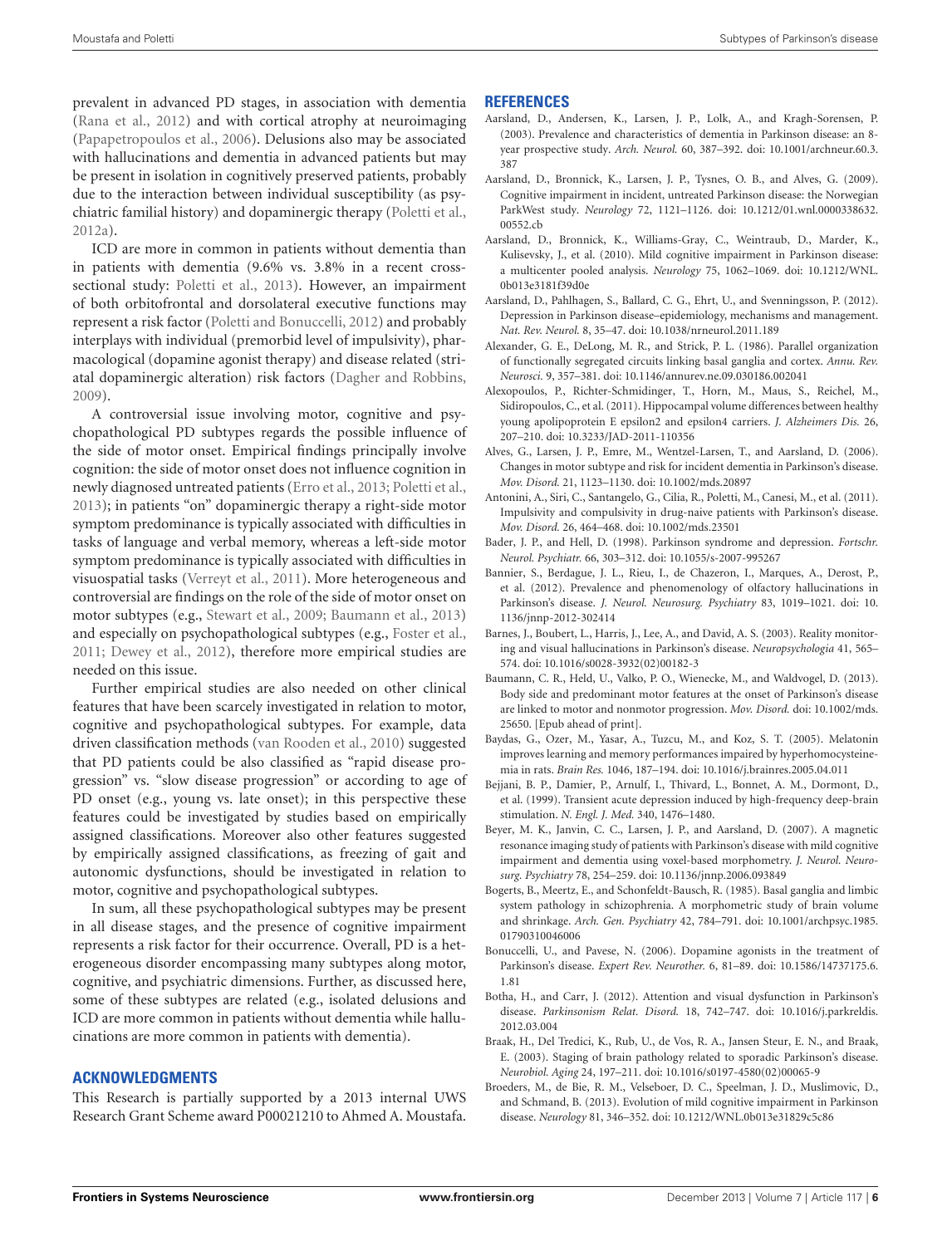- <span id="page-7-36"></span>Burn, D. J., Landau, S., Hindle, J. V., Samuel, M., Wilson, K. C., Hurt, C. S., et al. (2012). Parkinson's disease motor subtypes and mood. *Mov. Disord.* 27, 379– 386. doi: 10.1002/mds.24041
- <span id="page-7-4"></span>Burn, D. J., Rowan, E. N., Allan, L. M., Molloy, S., O'Brien, J. T., and McKeith, I. G. (2006). Motor subtype and cognitive decline in Parkinson's disease, Parkinson's disease with dementia, and dementia with Lewy bodies. *J. Neurol. Neurosurg. Psychiatry* 77, 585–589. doi: 10.1136/jnnp.2005.081711
- <span id="page-7-3"></span>Burton, E. J., McKeith, I. G., Burn, D. J., Williams, E. D., and O'Brien, J. T. (2004). Cerebral atrophy in Parkinson's disease with and without dementia: a comparison with Alzheimer's disease, dementia with Lewy bodies and controls. *Brain* 127(Pt. 4), 791–800. doi: 10.1093/brain/awh088
- <span id="page-7-17"></span>Calabresi, P., Castrioto, A., Di Filippo, M., and Picconi, B. (2013). New experimental and clinical links between the hippocampus and the dopaminergic system in Parkinson's disease. *Lancet Neurol.* 12, 811–821. doi: 10.1016/s1474- 4422(13)70118-2
- <span id="page-7-11"></span>Callesen, M. B., Scheel-Kruger, J., Kringelbach, M. L., and Moller, A. (2013a). A systematic review of impulse control disorders in Parkinson's disease. *J. Parkinsons Dis.* 3, 105–138. doi: 10.3233/JPD-120165
- <span id="page-7-21"></span>Callesen, M. B., Weintraub, D., Damholdt, M. F., and Moller, A. (2013b). Impulsive and compulsive behaviors among Danish patients with Parkinson's disease: prevalence, depression, and personality. *Parkinsonism Relat. Disord.* doi: 10. 1016/j.parkreldis.2013.09.006. [Epub ahead of print].
- <span id="page-7-0"></span>Cools, R. (2006). Dopaminergic modulation of cognitive function-implications for L-DOPA treatment in Parkinson's disease. *Neurosci. Biobehav. Rev.* 30, 1–23. doi: 10.1016/j.neubiorev.2005.03.024
- <span id="page-7-15"></span>Cools, R., Barker, R. A., Sahakian, B. J., and Robbins, T. W. (2001). Enhanced or impaired cognitive function in Parkinson's disease as a function of dopaminergic medication and task demands. *Cereb. Cortex* 11, 1136–1143. doi: 10. 1093/cercor/11.12.1136
- <span id="page-7-16"></span>Cools, R., Barker, R. A., Sahakian, B. J., and Robbins, T. W. (2003). L-Dopa medication remediates cognitive inflexibility, but increases impulsivity in patients with Parkinson's disease. *Neuropsychologia* 41, 1431–1441. doi: 10. 1016/S0028-3932(03)00117-9
- <span id="page-7-14"></span>Cools, R., Lewis, S. J., Clark, L., Barker, R. A., and Robbins, T. W. (2007). L-DOPA disrupts activity in the nucleus accumbens during reversal learning in Parkinson's disease. *Neuropsychopharmacology* 32, 180–189. doi: 10.1038/sj.npp. 1301153
- <span id="page-7-29"></span>Corlett, P. R., Honey, G. D., and Fletcher, P. C. (2007). From prediction error to psychosis: ketamine as a pharmacological model of delusions. *J. Psychopharmacol.* 21, 238–252. doi: 10.1177/0269881107077716
- <span id="page-7-18"></span>Cummings, J. L. (1992). Depression and Parkinson's disease: a review. *Am. J. Psychiatry* 149, 443–454.
- <span id="page-7-9"></span>Dagher, A., and Robbins, T. W. (2009). Personality, addiction, dopamine: insights from Parkinson's disease. *Neuron* 61, 502–510. doi: 10.1016/j.neuron.2009. 01.031
- <span id="page-7-33"></span>de la Fuente-Fernandez, R., Nunez, M. A., and Lopez, E. (1999). The apolipoprotein E epsilon 4 allele increases the risk of drug-induced hallucinations in Parkinson's disease. *Clin. Neuropharmacol.* 22, 226–230.
- <span id="page-7-39"></span>Dewey, R. B. Jr., Taneja, A., McClintock, S. M., Cullum, C. M., Dewey, R. B. 3rd, Bernstein, I., et al. (2012). Motor symptoms at onset of Parkinson disease and risk for cognitive impairment and depression. *Cogn. Behav. Neurol.* 25, 115–120. doi: 10.1097/wnn.0b013e31826dfd62
- <span id="page-7-22"></span>Diederich, N. J., Fenelon, G., Stebbins, G., and Goetz, C. G. (2009). Hallucinations in Parkinson disease. *Nat. Rev. Neurol.* 5, 331–342. doi: 10.1038/nrneurol. 2009.62
- <span id="page-7-13"></span>Djamshidian, A., Jha, A., O'Sullivan, S. S., Silveira-Moriyama, L., Jacobson, C., Brown, P., et al. (2010). Risk and learning in impulsive and nonimpulsive patients with Parkinson's disease. *Mov. Disord.* 25, 2203–2210. doi: 10. 1002/mds.23247
- <span id="page-7-7"></span>Dodd, M. L., Klos, K. J., Bower, J. H., Geda, Y. E., Josephs, K. A., and Ahlskog, J. E. (2005). Pathological gambling caused by drugs used to treat Parkinson disease. *Arch. Neurol.* 62, 1377–1381. doi: 10.1001/archneur.62.9. noc50009
- <span id="page-7-5"></span>Domellof, M. E., Elgh, E., and Forsgren, L. (2011). The relation between cognition and motor dysfunction in drug-naive newly diagnosed patients with Parkinson's disease. *Mov. Disord.* 26, 2183–2189. doi: 10.1002/mds.23814
- <span id="page-7-6"></span>Eggers, C., Kahraman, D., Fink, G. R., Schmidt, M., and Timmermann, L. (2011). Akinetic-rigid and tremor-dominant Parkinson's disease patients show different

patterns of FP-CIT single photon emission computed tomography. *Mov. Disord.* 26, 416–423. doi: 10.1002/mds.23468

- <span id="page-7-1"></span>Ekman, U., Eriksson, J., Forsgren, L., Mo, S. J., Riklund, K., and Nyberg, L. (2012). Functional brain activity and presynaptic dopamine uptake in patients with Parkinson's disease and mild cognitive impairment: a cross-sectional study. *Lancet Neurol.* 11, 679–687. doi: 10.1016/s1474-4422(12)70138-2
- <span id="page-7-19"></span>Errea, J. M., and Ara, J. R. (1999). Depression and Parkinson disease. *Rev. Neurol.* 28, 694–698.
- <span id="page-7-37"></span>Erro, R., Santangelo, G., Picillo, M., Vitale, C., Amboni, M., Longo, K., et al. (2013). Side of onset does not influence cognition in newly diagnosed untreated Parkinson's disease patients. *Parkinsonism Relat. Disord.* 19, 256–259. doi: 10. 1016/j.parkreldis.2012.10.020
- <span id="page-7-20"></span>Eskow Jaunarajs, K. L., Angoa-Perez, M., Kuhn, D. M., and Bishop, C. (2011). Potential mechanisms underlying anxiety and depression in Parkinson's disease: consequences of l-DOPA treatment. *Neurosci. Biobehav. Rev.* 35, 556–564. doi: 10.1016/j.neubiorev.2010.06.007
- <span id="page-7-27"></span>Factor, S. A., Feustel, P. J., Friedman, J. H., Comella, C. L., Goetz, C. G., Kurlan, R., et al. (2003). Longitudinal outcome of Parkinson's disease patients with psychosis. *Neurology* 60, 1756–1761. doi: 10.1212/01.wnl.0000068010.82167.cf
- <span id="page-7-35"></span>Feldman, B., Chapman, J., and Korczyn, A. D. (2006). Apolipoprotein epsilon4 advances appearance of psychosis in patients with Parkinson's disease. *Acta Neurol. Scand.* 113, 14–17. doi: 10.1111/j.1600-0404.2005.00535.x
- <span id="page-7-25"></span>Fenelon, G. (2008). Psychosis in Parkinson's disease: phenomenology, frequency, risk factors, and current understanding of pathophysiologic mechanisms. *CNS Spectr.* 13(3 Suppl. 4), 18–25.
- <span id="page-7-24"></span>Fenelon, G., Goetz, C. G., and Karenberg, A. (2006). Hallucinations in Parkinson disease in the prelevodopa era. *Neurology* 66, 93–98. doi: 10.1212/01.wnl. 0000191325.31068.c4
- <span id="page-7-30"></span>Fletcher, P. C., and Frith, C. D. (2008). Perceiving is believing: a Bayesian approach to explaining the positive symptoms of schizophrenia. *Nat. Rev. Neurosci.* 10, 48–58. doi: 10.1038/nrn2536
- <span id="page-7-38"></span>Foster, P. S., Drago, V., Crucian, G. P., Sullivan, W. K., Rhodes, R. D., Shenal, B. V., et al. (2011). Anxiety and depression severity are related to right but not left onset Parkinson's disease duration. *J. Neurol. Sci.* 305, 131–135. doi: 10.1016/j. jns.2011.02.023
- <span id="page-7-31"></span>Frank, M. J. (2008). Schizophrenia: a computational reinforcement learning perspective. *Schizophr. Bull.* 34, 1008–1011. doi: 10.1093/schbul/sbn123
- <span id="page-7-10"></span>Frank, M. J., Samanta, J., Moustafa, A. A., and Sherman, S. J. (2007). Hold your horses: impulsivity, deep brain stimulation, and medication in parkinsonism. *Science* 318, 1309–1312. doi: 10.1126/science.1146157
- <span id="page-7-23"></span>Friedberg, G., Zoldan, J., Weizman, A., and Melamed, E. (1998). Parkinson Psychosis rating scale: a practical instrument for grading psychosis in Parkinson's disease. *Clin. Neuropharmacol.* 21, 280–284.
- <span id="page-7-28"></span>Gallagher, D. A., and Schrag, A. (2012). Psychosis, apathy, depression and anxiety in Parkinson's disease. *Neurobiol. Dis.* 46, 581–589. doi: 10.1016/j.nbd.2011.12. 041
- <span id="page-7-2"></span>Garcia-Garcia, D., Clavero, P., Gasca Salas, C., Lamet, I., Arbizu, J., Gonzalez-Redondo, R., et al. (2012). Posterior parietooccipital hypometabolism may differentiate mild cognitive impairment from dementia in Parkinson's disease. *Eur. J. Nucl. Med. Mol. Imaging* 39, 1767–1777. doi: 10.1007/s00259-012-2198-5
- <span id="page-7-12"></span>Gescheidt, T., Czekoova, K., Urbanek, T., Marecek, R., Mikl, M., Kubikova, R., et al. (2012). Iowa gambling task in patients with early-onset Parkinson's disease: strategy analysis. *Neurol. Sci.* 33, 1329–1335. doi: 10.1007/s10072-012-1086-x
- <span id="page-7-26"></span>Gibson, G., Mottram, P. G., Burn, D. J., Hindle, J. V., Landau, S., Samuel, M., et al. (2013). Frequency, prevalence, incidence and risk factors associated with visual hallucinations in a sample of patients with Parkinson's disease: a longitudinal 4-year study. *Int. J. Geriatr. Psychiatry* 28, 626–631. doi: 10.1002/gps.3869
- <span id="page-7-8"></span>Goerlich-Dobre, K. S., Probst, C., Winter, L., Witt, K., Deuschl, G., Moller, B., et al. (2013). Alexithymia-an independent risk factor for impulsive-compulsive disorders in Parkinson's disease. *Mov. Disord.* doi: 10.1002/mds.25679. [Epub ahead of print].
- <span id="page-7-32"></span>Goldman, M. B., and Mitchell, C. P. (2004). What is the functional significance of hippocampal pathology in schizophrenia? *Schizophr. Bull.* 30, 367–392. doi: 10. 1093/oxfordjournals.schbul.a007086
- <span id="page-7-34"></span>Goldman, J. G., Goetz, C. G., Berry-Kravis, E., Leurgans, S., and Zhou, L. (2004). Genetic polymorphisms in Parkinson disease subjects with and without hallucinations: an analysis of the cholecystokinin system. *Arch. Neurol.* 61, 1280–1284. doi: 10.1001/archneur.61.8.1280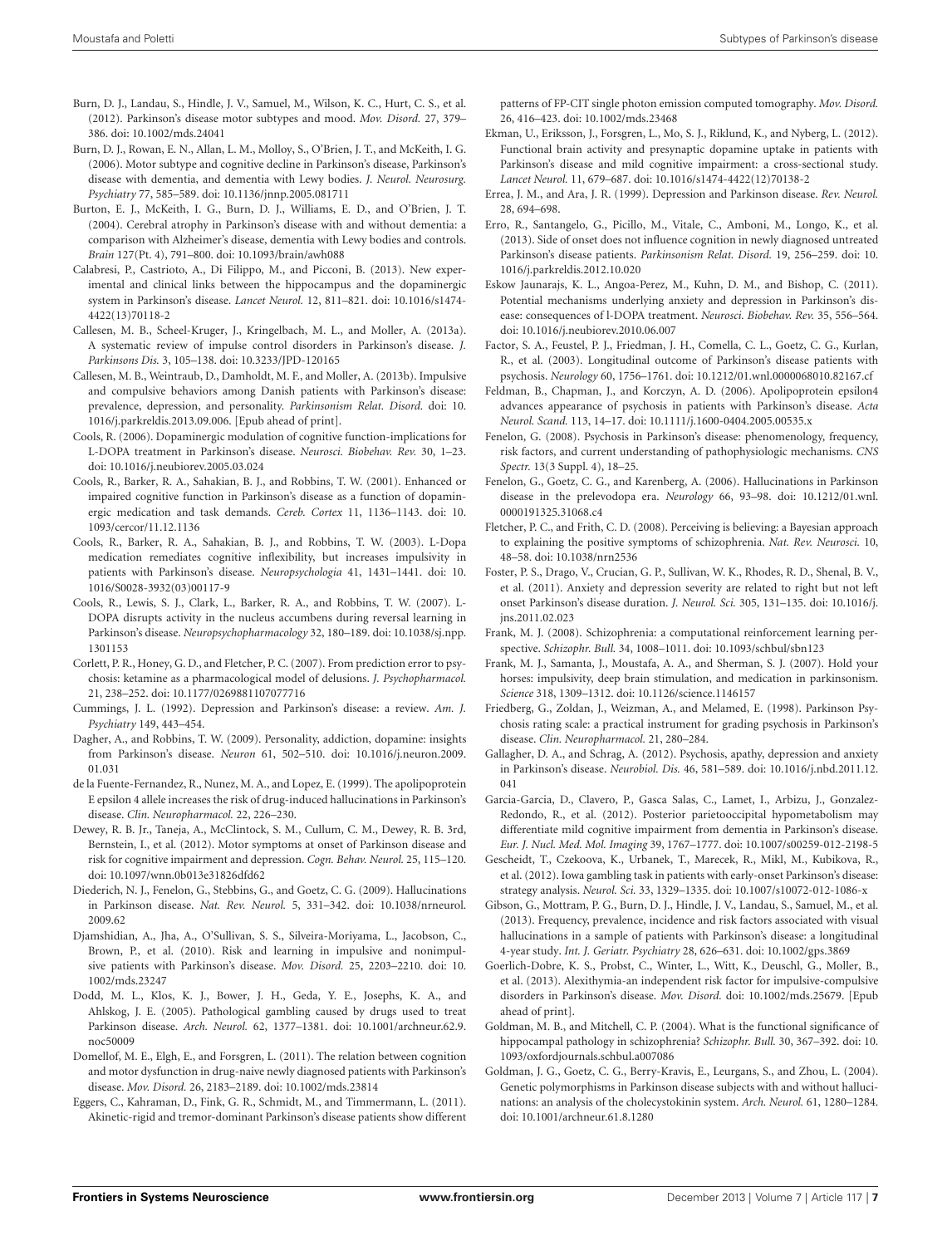- <span id="page-8-36"></span>Goldman, J. G., Weis, H., Stebbins, G., Bernard, B., and Goetz, C. G. (2012). Clinical differences among mild cognitive impairment subtypes in Parkinson's disease. *Mov. Disord.* 27, 1129–1136. doi: 10.1002/mds.25062
- <span id="page-8-33"></span>Grace, A. A. (2010). Dopamine system dysregulation by the ventral subiculum as the common pathophysiological basis for schizophrenia psychosis, psychostimulant abuse, and stress. *Neurotox. Res.* 18, 367–376. doi: 10.1007/s12640-010- 9154-6
- <span id="page-8-29"></span>Grossi, D., Trojano, L., Pellecchia, M. T., Amboni, M., Fragassi, N. A., and Barone, P. (2005). Frontal dysfunction contributes to the genesis of hallucinations in nondemented Parkinsonian patients. *Int. J. Geriatr. Psychiatry* 20, 668–673. doi: 10. 1002/gps.1339
- <span id="page-8-34"></span>Harding, A. J., Broe, G. A., and Halliday, G. M. (2002). Visual hallucinations in Lewy body disease relate to Lewy bodies in the temporal lobe. *Brain* 125(Pt. 2), 391–403. doi: 10.1093/brain/awf033
- <span id="page-8-38"></span>Hepp, D. H., da Hora, C. C., Koene, T., Uitdehaag, B. M., van den Heuvel, O. A., Klein, M., et al. (2013). Cognitive correlates of visual hallucinations in nondemented Parkinson's disease patients. *Parkinsonism Relat. Disord.* 19, 795–799. doi: 10.1016/j.parkreldis.2013.04.026
- <span id="page-8-21"></span>Herzallah, M., Moustafa, A. A., Misk, A., Myers, C. E., and Gluck, M. A. (2010). Depression impairs learning whereas anticholinergics impair transfer generalization in Parkinson patients tested on dopaminergic medications. *Cogn. Behav. Neurol.* 23, 98–105. doi: 10.1097/wnn.0b013e3181df3048
- <span id="page-8-26"></span>Hoeppner, J., Prudente-Morrissey, L., Herpertz, S. C., Benecke, R., and Walter, U. (2009). Substantia nigra hyperechogenicity in depressive subjects relates to motor asymmetry and impaired word fluency. *Eur. Arch. Psychiatry Clin. Neurosci.* 259, 92–97. doi: 10.1007/s00406-008-0840-9
- <span id="page-8-15"></span>Housden, C. R., O'Sullivan, S. S., Joyce, E. M., Lees, A. J., and Roiser, J. P. (2010). Intact reward learning but elevated delay discounting in Parkinson's disease patients with impulsive-compulsive spectrum behaviors. *Neuropsychopharmacology* 35, 2155–2164. doi: 10.1038/npp.2010.84
- <span id="page-8-31"></span>Howes, O. D., Kambeitz, J., Kim, E., Stahl, D., Slifstein, M., Abi-Dargham, A., et al. (2012). The nature of dopamine dysfunction in schizophrenia and what this means for treatment. *Arch. Gen. Psychiatry* 69, 776–786. doi: 10.1055/s-0033- 1353348
- <span id="page-8-0"></span>Jankovic, J. (2008). Parkinson's disease: clinical features and diagnosis. *J. Neurol. Neurosurg. Psychiatry* 79, 368–376. doi: 10.1136/jnnp.2007.131045
- <span id="page-8-2"></span>Jankovic, J., McDermott, M., Carter, J., Gauthier, S., Goetz, C., Golbe, L., et al. (1990). Variable expression of Parkinson's disease: a base-line analysis of the DATATOP cohort. The Parkinson study group. *Neurology* 40, 1529–1534. doi: 10.1212/wnl.40.10.1529
- <span id="page-8-8"></span>Jellinger, K. A. (2013). Mild cognitive impairment in Parkinson disease: heterogenous mechanisms. *J. Neural. Transm.* 120, 157–167. doi: 10.1007/s00702-012- 0771-5
- <span id="page-8-22"></span>Karlsen, K. H., Larsen, J. P., Tandberg, E., and Maeland, J. G. (1999). Influence of clinical and demographic variables on quality of life in patients with Parkinson's disease. *J. Neurol. Neurosurg. Psychiatry* 66, 431–435. doi: 10.1136/jnnp.66.4.431
- <span id="page-8-13"></span>Kassubek, J., Juengling, F. D., Hellwig, B., Spreer, J., and Lucking, C. H. (2002). Thalamic gray matter changes in unilateral Parkinsonian resting tremor: a voxelbased morphometric analysis of 3-dimensional magnetic resonance imaging. *Neurosci. Lett.* 323, 29–32. doi: 10.1016/s0304-3940(02)00111-8
- <span id="page-8-9"></span>Kehagia, A. A., Barker, R. A., and Robbins, T. W. (2013). Cognitive impairment in Parkinson's disease: the dual syndrome hypothesis. *Neurodegenerl. Dis.* 11, 79– 92. doi: 10.1159/000341998
- <span id="page-8-32"></span>Keri, S. (2008). Interactive memory systems and category learning in schizophrenia. *Neurosci. Biobehav. Rev.* 32, 206–218. doi: 10.1016/j.neubiorev.2007.07.003
- <span id="page-8-5"></span>Kish, S. J., Shannak, K., and Hornykiewicz, O. (1988). Uneven pattern of dopamine loss in the striatum of patients with idiopathic Parkinson's disease. Pathophysiologic and clinical implications. *N. Engl. J. Med.* 318, 876–880. doi: 10. 1056/nejm198804073181402
- <span id="page-8-25"></span>Kummer, A., Harsanyi, E., Dias, F. M., Cardoso, F., Caramelli, P., and Teixeira, A. L. (2009). Depression impairs executive functioning in Parkinson disease patients with low educational level. *Cogn. Behav. Neurol.* 22, 167–172. doi: 10.1097/wnn. 0b013e3181b278f9
- <span id="page-8-24"></span>Kuzis, G., Sabe, L., Tiberti, C., Leiguarda, R., and Starkstein, S. E. (1997). Cognitive functions in major depression and Parkinson disease. *Arch. Neurol.* 54, 982–986. doi: 10.1001/archneur.1997.00550200046009
- <span id="page-8-6"></span>Lee, J. E., Cho, K. H., Kim, M., Sohn, Y. H., and Lee, P. H. (2012a). The pattern of cortical atrophy in Parkinson's disease with mild cognitive impairment

according to the timing of cognitive dysfunction. *J. Neurol.* 259, 469–473. doi: 10.1007/s00415-011-6203-x

- <span id="page-8-10"></span>Lee, J. M., Koh, S. B., Chae, S. W., Seo, W. K., Kwon do, Y., Kim, J. H., et al. (2012b). Postural instability and cognitive dysfunction in early Parkinson's disease. *Can. J. Neurol. Sci.* 39, 473–482.
- <span id="page-8-17"></span>Lee, J. Y., Seo, S. H., Kim, Y. K., Yoo, H. B., Kim, Y. E., Song, I. C., et al. (2013). Extrastriatal dopaminergic changes in Parkinson's disease patients with impulse control disorders. *J. Neurol. Neurosurg. Psychiatry* doi: 10.1136/jnnp-2013-305549. [Epub ahead of print].
- <span id="page-8-28"></span>Lee, A. H., and Weintraub, D. (2012). Psychosis in Parkinson's disease without dementia: common and comorbid with other non-motor symptoms. *Mov. Disord.* 27, 858–863. doi: 10.1002/mds.25003
- <span id="page-8-19"></span>Leentjens, A. F. (2004). Depression in Parkinson's disease: conceptual issues and clinical challenges. *J. Geriatr. Psychiatry Neurol.* 17, 120–126. doi: 10. 1177/0891988704267456
- <span id="page-8-37"></span>Leentjens, A. F., Moonen, A. J., Dujardin, K., Marsh, L., Martinez-Martin, P., Richard, I. H., et al. (2013). Modeling depression in Parkinson disease: diseasespecific and nonspecific risk factors. *Neurology* 81, 1036–1043. doi: 10.1212/wnl. 0b013e3182a4a503
- <span id="page-8-20"></span>Leentjens, A. F., Verhey, F. R., Luijckx, G. J., and Troost, J. (2000). The validity of the beck depression inventory as a screening and diagnostic instrument for depression in patients with Parkinson's disease. *Mov. Disord.* 15, 1221–1224. doi: 10.1002/1531-8257(200011)15:6<1221::aid-mds1024>3.0.co;2-h
- <span id="page-8-16"></span>Leroi, I., Barraclough, M., McKie, S., Hinvest, N., Evans, J., Elliott, R., et al. (2013). Dopaminergic influences on executive function and impulsive behaviour in impulse control disorders in Parkinson's disease. *J. Neuropsychol.* 7, 306–325. doi: 10.1111/jnp.12026
- <span id="page-8-35"></span>Leroi, I., Pantula, H., McDonald, K., and Harbishettar, V. (2012). Neuropsychiatric symptoms in Parkinson's disease with mild cognitive impairment and dementia. *Parkinsons Dis.* 2012:308097. doi: 10.1155/2012/308097
- <span id="page-8-3"></span>Lewis, S. J., Foltynie, T., Blackwell, A. D., Robbins, T. W., Owen, A. M., and Barker, R. A. (2005). Heterogeneity of Parkinson's disease in the early clinical stages using a data driven approach. *J. Neurol. Neurosurg. Psychiatry* 76, 343–348. doi: 10.1136/jnnp.2003.033530
- <span id="page-8-4"></span>Litvan, I., Goldman, J. G., Troster, A. I., Schmand, B. A., Weintraub, D., Petersen, R. C., et al. (2012). Diagnostic criteria for mild cognitive impairment in Parkinson's disease: movement disorder society task force guidelines. *Mov. Disord.* 27, 349–356. doi: 10.1002/mds.24893
- <span id="page-8-11"></span>Lyros, E., Messinis, L., and Papathanasopoulos, P. (2008). Does motor subtype influence neurocognitive performance in Parkinson's disease without dementia? *Eur. J. Neurol.* 15, 262–267. doi: 10.1111/j.1468-1331.2007.02046.x
- <span id="page-8-14"></span>Mack, J., Okai, D., Brown, R. G., Askey-Jones, S., Chaudhuri, K. R., Martin, A., et al. (2013). The role of self-awareness and cognitive dysfunction in Parkinson's disease with and without impulse-control disorder. *J. Neuropsychiatry Clin. Neurosci.* 25, 141–149. doi: 10.1176/appi.neuropsych.12030076
- <span id="page-8-1"></span>Marras, C., and Lang, A. (2013). Parkinson's disease subtypes: lost in translation? *J. Neurol. Neurosurg. Psychiatry* 84, 409–415. doi: 10.1136/jnnp-2012-303455
- <span id="page-8-23"></span>Mayeux, R., Stern, Y., Rosen, J., and Leventhal, J. (1981). Depression, intellectual impairment, and Parkinson disease. *Neurology* 31, 645–650. doi: 10.1212/WNL. 31.6.645
- <span id="page-8-18"></span>McDonald, W. M., Richard, I. H., and DeLong, M. R. (2003). Prevalence, etiology, and treatment of depression in Parkinson's disease. *Biol. Psychiatry* 54, 363–375. doi: 10.1016/S0006-3223(03)00530-4
- <span id="page-8-7"></span>Melzer, T. R., Watts, R., MacAskill, M. R., Pitcher, T. L., Livingston, L., Keenan, R. J., et al. (2012). Grey matter atrophy in cognitively impaired Parkinson's disease. *J. Neurol. Neurosurg. Psychiatry* 83, 188–194. doi: 10.1136/jnnp-2011- 300828
- <span id="page-8-30"></span>Meppelink, A. M., Koerts, J., Borg, M., Leenders, K. L., and van Laar, T. (2008). Visual object recognition and attention in Parkinson's disease patients with visual hallucinations. *Mov. Disord.* 23, 1906–1912. doi: 10.1002/mds.22270
- <span id="page-8-27"></span>Morgante, L., Colosimo, C., Antonini, A., Marconi, R., Meco, G., Pederzoli, M., et al. (2012). Psychosis associated to Parkinson's disease in the early stages: relevance of cognitive decline and depression. *J. Neurol. Neurosurg. Psychiatry* 83, 76–82. doi: 10.1136/jnnp-2011-300043
- <span id="page-8-12"></span>Moustafa, A. A., Bell, P., Eissa, A. M., and Hewedi, D. H. (2013a). The effects of clinical motor variables and medication dosage on working memory in Parkinson's disease. *Brain Cogn.* 82, 137–145. doi: 10.1016/j.bandc.2013. 04.001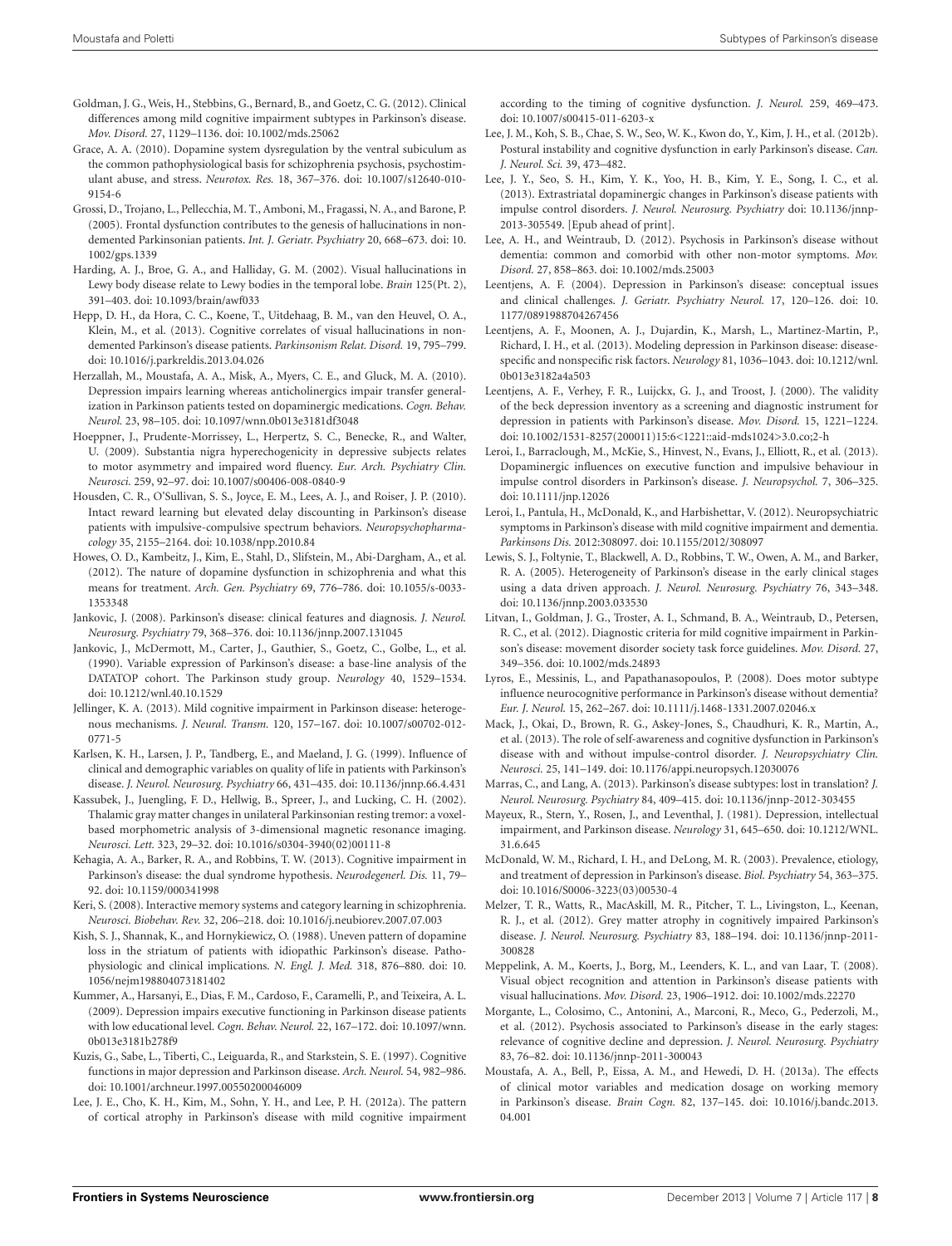- <span id="page-9-12"></span>Moustafa, A. A., Krishna, R., Eissa, A. M., and Hewedi, D. H. (2013b). Factors underlying probabilistic and deterministic stimulus-response learning performance in medicated and unmedicated patients with Parkinson's disease. *Neuropsychology* 27, 498–510. doi: 10.1037/a0032757
- <span id="page-9-8"></span>Mure, H., Hirano, S., Tang, C. C., Isaias, I. U., Antonini, A., Ma, Y., et al. (2011). Parkinson's disease tremor-related metabolic network: characterization, progression, and treatment effects. *Neuroimage* 54, 1244–1253. doi: 10.1016/j. neuroimage.2010.09.028
- <span id="page-9-6"></span>Nagano-Saito, A., Habak, C., Mejia-Constain, B., Degroot, C., Monetta, L., Jubault, T., et al. (2013). Effect of mild cognitive impairment on the patterns of neural activity in early Parkinson's disease. *Neurobiol. Aging* 35, 223–231. doi: 10.1016/j. neurobiolaging.2013.06.025
- <span id="page-9-7"></span>Nagano-Saito, A., Washimi, Y., Arahata, Y., Kachi, T., Lerch, J. P., Evans, A. C., et al. (2005). Cerebral atrophy and its relation to cognitive impairment in Parkinson disease. *Neurology* 64, 224–229. doi: 10.1212/01.wnl.0000149510.41793.50
- <span id="page-9-5"></span>Nobili, F., Arnaldi, D., Campus, C., Ferrara, M., de Carli, F., Brugnolo, A., et al. (2011). Brain perfusion correlates of cognitive and nigrostriatal functions in de novo Parkinson's disease. *Eur. J. Nucl. Med. Mol. Imaging* 38, 2209–2218. doi: 10. 1007/s00259-011-1874-1
- <span id="page-9-26"></span>Norman, S., Troster, A. I., Fields, J. A., and Brooks, R. (2002). Effects of depression and Parkinson's disease on cognitive functioning. *J. Neuropsychiatry Clin. Neurosci.* 14, 31–36. doi: 10.1007/978-3-642-57512-9\_4
- <span id="page-9-10"></span>Oh, J. Y., Kim, Y. S., Choi, B. H., Sohn, E. H., and Lee, A. Y. (2009). Relationship between clinical phenotypes and cognitive impairment in Parkinson's disease (PD). *Arch. Gerontol. Geriatr.* 49, 351–354. doi: 10.1016/j.archger.2008.11.013
- <span id="page-9-20"></span>Okai, D., Askey-Jones, S., Samuel, M., O'Sullivan, S. S., Chaudhuri, K. R., Martin, A., et al. (2013). Trial of CBT for impulse control behaviors affecting Parkinson patients and their caregivers. *Neurology* 80, 792–799. doi: 10.1212/wnl. 0b013e3182840678
- <span id="page-9-33"></span>Papapetropoulos, S., McCorquodale, D. S., Gonzalez, J., Jean-Gilles, L., and Mash, D. C. (2006). Cortical and amygdalar Lewy body burden in Parkinson's disease patients with visual hallucinations. *Parkinsonism Relat. Disord.* 12, 253–256. doi: 10.1016/j.parkreldis.2005.10.005
- <span id="page-9-4"></span>Pappata, S., Santangelo, G., Aarsland, D., Vicidomini, C., Longo, K., Bronnick, K., et al. (2011). Mild cognitive impairment in drug-naive patients with PD is associated with cerebral hypometabolism. *Neurology* 77, 1357–1362. doi: 10. 1212/wnl.0b013e3182315259
- <span id="page-9-15"></span>Paulus, W., and Jellinger, K. (1991). The neuropathologic basis of different clinical subgroups of Parkinson's disease. *J. Neuropathol. Exp. Neurol.* 50, 743–755. doi: 10.1097/00005072-199111000-00006
- <span id="page-9-23"></span>Picillo, M., Rocco, M., and Barone, P. (2009). Dopamine receptor agonists and depression in Parkinson's disease. *Parkinsonism Relat. Disord.* 15(Suppl. 4), S81– S84. doi: 10.1016/S1353-8020(09)70841-7
- <span id="page-9-30"></span>Poewe, W. (2003). Psychosis in Parkinson's disease. *Mov. Disord.* 18(Suppl. 6), S80– S87. doi: 10.1002/mds.10567
- <span id="page-9-0"></span>Poewe, W., Antonini, A., Zijlmans, J. C., Burkhard, P. R., and Vingerhoets, F. (2010). Levodopa in the treatment of Parkinson's disease: an old drug still going strong. *Clin. Interv. Aging* 5, 229–238. doi: 10.2147/CIA.S6456
- <span id="page-9-36"></span>Poletti, M., and Bonuccelli, U. (2012). Impulse control disorders in Parkinson's disease: the role of personality and cognitive status. *J. Neurol.* 259, 2269–2277. doi: 10.1007/s00415-012-6506-6
- <span id="page-9-1"></span>Poletti, M., and Bonuccelli, U. (2013). Acute and chronic cognitive effects of levodopa and dopamine agonists in patients with Parkinson's disease: a review. *Ther. Adv. Psychopharmacol.* 3, 101–113. doi: 10.1177/204512531247 0130
- <span id="page-9-2"></span>Poletti, M., de Rosa, A., and Bonuccelli, U. (2012a). Affective symptoms and cognitive functions in Parkinson's disease. *J. Neurol. Sci.* 317, 97–102. doi: 10. 1016/j.jns.2012.02.022
- <span id="page-9-14"></span>Poletti, M., Emre, M., and Bonuccelli, U. (2011). Mild cognitive impairment and cognitive reserve in Parkinson's disease. *Parkinsonism Relat. Disord.* 17, 579–586. doi: 10.1016/j.parkreldis.2011.03.013
- <span id="page-9-37"></span>Poletti, M., Frosini, D., Pagni, C., Baldacci, F., Giuntini, M., Mazzucchi, S., et al. (2013). The relationship between motor symptom lateralization and cognitive performance in newly diagnosed drug-naive patients with Parkinson's disease. *J. Clin. Exp. Neuropsychol.* 35, 124–131. doi: 10.1080/13803395.2012.75 1966
- <span id="page-9-3"></span>Poletti, M., Frosini, D., Pagni, C., Baldacci, F., Nicoletti, V., Tognoni, G., et al. (2012b). Mild cognitive impairment and cognitive-motor relationships in newly

diagnosed drug-naive patients with Parkinson's disease. *J. Neurol. Neurosurg. Psychiatry* 83, 601–606. doi: 10.1136/jnnp-2011-301874

- <span id="page-9-35"></span>Poletti, M., Logi, C., Lucetti, C., Del Dotto, P., Baldacci, F., Vergallo, A., et al. (2013). A single-center, cross-sectional prevalence study of impulse control disorders in Parkinson disease: association with dopaminergic drugs. *J. Clin. Psychopharmacol.* 33, 691–694. doi: 10.1097/jcp.0b013e31829 79830
- <span id="page-9-21"></span>Pontone, G., Williams, J. R., Bassett, S. S., and Marsh, L. (2006). Clinical features associated with impulse control disorders in Parkinson disease. *Neurology* 67, 1258–1261. doi: 10.1212/01.wnl.0000238401.76928.45
- <span id="page-9-17"></span>Probst-Cousin, S., Druschky, A., and Neundorfer, B. (2003). Disappearance of resting tremor after "stereotaxic" thalamic stroke. *Neurology* 61, 1013–1014. doi: 10.1212/01.wnl.0000086810.14643.fc
- <span id="page-9-29"></span>Rabey, J. M. (2009). Hallucinations and psychosis in Parkinson's disease. *Parkinsonism Relat. Disord.* 15(Suppl. 4), S105–S110. doi: 10.1016/S1353-8020(09)70 846-6
- <span id="page-9-32"></span>Ramirez-Ruiz, B., Junque, C., Marti, M. J., Valldeoriola, F., and Tolosa, E. (2006). Neuropsychological deficits in Parkinson's disease patients with visual hallucinations. *Mov. Disord.* 21, 1483–1487. doi: 10.1002/mds.20965
- <span id="page-9-34"></span>Rana, A. Q., Vaid, H. M., Edun, A., Dogu, O., and Rana, M. A. (2012). Relationship of dementia and visual hallucinations in tremor and non-tremor dominant Parkinson's disease. *J. Neurol. Sci.* 323, 158–161. doi: 10.1016/j.jns.2012.09. 007
- <span id="page-9-13"></span>Reijnders, J. S., Ehrt, U., Lousberg, R., Aarsland, D., and Leentjens, A. F. (2009). The association between motor subtypes and psychopathology in Parkinson's disease. *Parkinsonism Relat. Disord.* 15, 379–382. doi: 10.1016/j.parkreldis.2008. 09.003
- <span id="page-9-28"></span>Remy, P., Doder, M., Lees, A., Turjanski, N., and Brooks, D. (2005). Depression in Parkinson's disease: loss of dopamine and noradrenaline innervation in the limbic system. *Brain* 128(Pt. 6), 1314–1322. doi: 10.1093/brain/awh445
- <span id="page-9-16"></span>Rosenberg-Katz, K., Herman, T., Jacob, Y., Giladi, N., Hendler, T., and Hausdorff, J. M. (2013). Gray matter atrophy distinguishes between Parkinson disease motor subtypes. *Neurology* 80, 1476–1484. doi: 10.1212/wnl.0b013e31828 cfaa4
- <span id="page-9-19"></span>Santangelo, G., Barone, P., Trojano, L., and Vitale, C. (2013). Pathological gambling in Parkinson's disease. A comprehensive review. *Parkinsonism Relat. Disord.* 19, 645–653. doi: 10.1016/j.parkreldis.2013.02.007
- <span id="page-9-31"></span>Santangelo, G., Trojano, L., Vitale, C., Ianniciello, M., Amboni, M., Grossi, D., et al. (2007). A neuropsychological longitudinal study in Parkinson's patients with and without hallucinations. *Mov. Disord.* 22, 2418–2425. doi: 10.1002/mds. 21746
- <span id="page-9-27"></span>Santangelo, G., Vitale, C., Trojano, L., Longo, K., Cozzolino, A., Grossi, D., et al. (2009a). Relationship between depression and cognitive dysfunctions in Parkinson's disease without dementia. *J. Neurol.* 256, 632–638. doi: 10.1007/s00415- 009-0146-5
- <span id="page-9-18"></span>Santangelo, G., Vitale, C., Trojano, L., Verde, F., Grossi, D., and Barone, P. (2009b). Cognitive dysfunctions and pathological gambling in patients with Parkinson's disease. *Mov. Disord.* 24, 899–905. doi: 10.1002/mds.22472
- <span id="page-9-9"></span>Schillaci, O., Chiaravalloti, A., Pierantozzi, M., Di Pietro, B., Koch, G., Bruni, C., et al. (2011). Different patterns of nigrostriatal degeneration in tremor type versus the akinetic-rigid and mixed types of Parkinson's disease at the early stages: molecular imaging with 123I-FP-CIT SPECT. *Int. J. Mol. Med.* 28, 881– 886. doi: 10.3892/ijmm.2011.764
- <span id="page-9-22"></span>Schrag, A., Barone, P., Brown, R. G., Leentjens, A. F., McDonald, W. M., Starkstein, S., et al. (2007). Depression rating scales in Parkinson's disease: critique and recommendations. *Mov. Disord.* 22, 1077–1092. doi: 10.1002/mds. 21333
- <span id="page-9-25"></span>Schrag, A., Jahanshahi, M., and Quinn, N. (2000). What contributes to quality of life in patients with Parkinson's disease? *J. Neurol. Neurosurg. Psychiatry* 69, 308– 312. doi: 10.1136/jnnp.69.3.308
- <span id="page-9-24"></span>Schuurman, A. G., van den Akker, M., Ensinck, K. T., Metsemakers, J. F., Knottnerus, J. A., Leentjens, A. F., et al. (2002). Increased risk of Parkinson's disease after depression: a retrospective cohort study. *Neurology* 58, 1501–1504. doi: 10.1212/WNL.58.10.1501
- <span id="page-9-11"></span>Seichepine, D. R., Neargarder, S., Miller, I. N., Riedel, T. M., Gilmore, G. C., and Cronin-Golomb, A. (2011). Relation of Parkinson's disease subtypes to visual activities of daily living. *J. Int. Neuropsychol. Soc.* 17, 841–852. doi: 10. 1017/S1355617711000853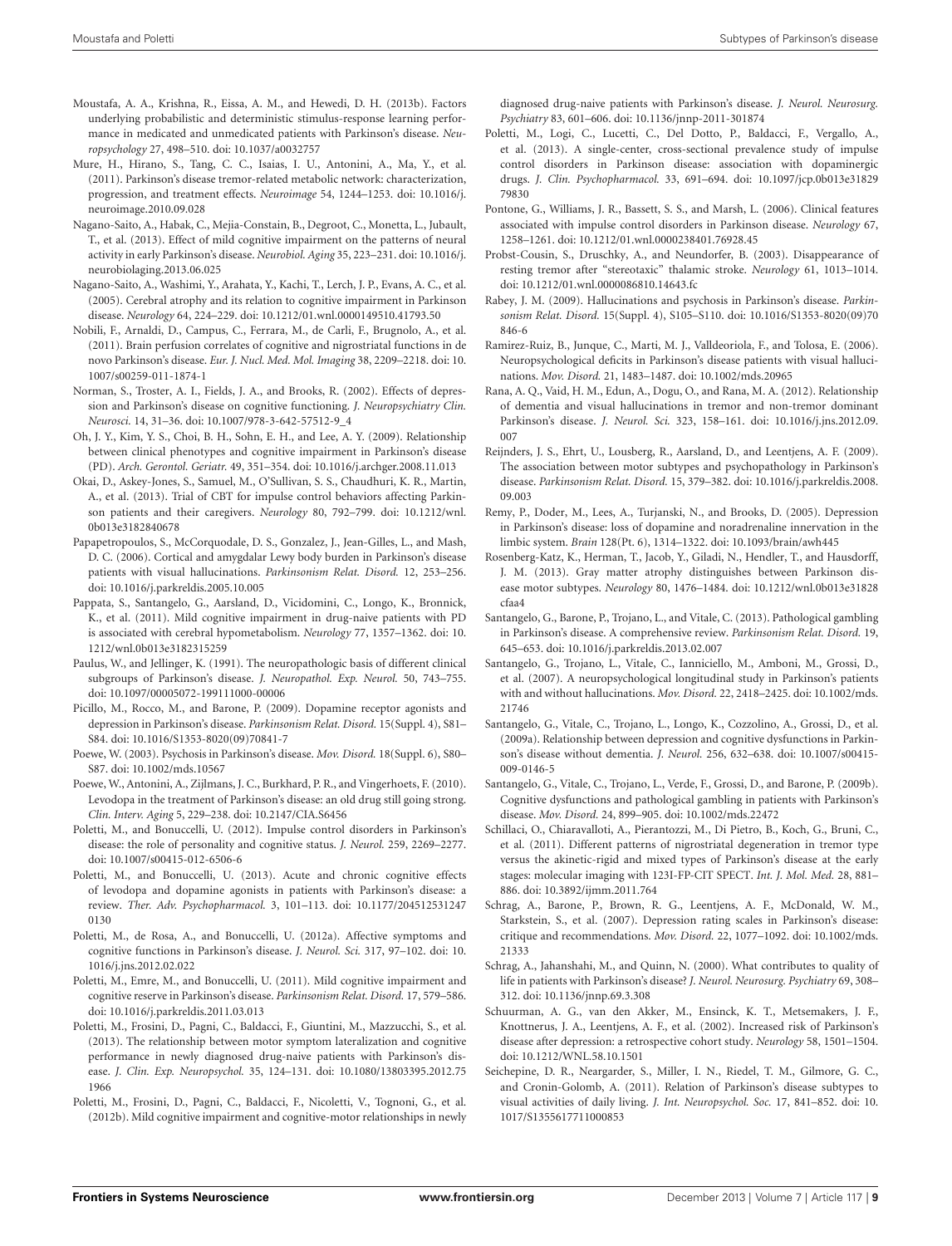- <span id="page-10-34"></span>Selikhova, M., Williams, D. R., Kempster, P. A., Holton, J. L., Revesz, T., and Lees, A. J. (2009). A clinico-pathological study of subtypes in Parkinson's disease. *Brain* 132(Pt. 11), 2947–2957. doi: 10.1093/brain/awp234
- <span id="page-10-26"></span>Shen, C. C., Tsai, S. J., Perng, C. L., Kuo, B. I., and Yang, A. C. (2013). Risk of Parkinson disease after depression: a nationwide population-based study. *Neurology* 81, 1538–1544. doi: 10.1212/WNL.0b013e3182a956ad
- <span id="page-10-35"></span>Shin, S., Lee, J. E., Hong, J. Y., Sunwoo, M. K., Sohn, Y. H., and Lee, P. H. (2012). Neuroanatomical substrates of visual hallucinations in patients with non-demented Parkinson's disease. *J. Neurol. Neurosurg. Psychiatry* 83, 1155– 1161. doi: 10.1136/jnnp-2012-303391
- <span id="page-10-30"></span>Shine, J. M., Halliday, G. H., Carlos, M., Naismith, S. L., and Lewis, S. J. (2012). Investigating visual misperceptions in Parkinson's disease: a novel behavioral paradigm. *Mov. Disord.* 27, 500–505. doi: 10.1002/mds.24900
- <span id="page-10-29"></span>Shine, J. M., Halliday, G. M., Naismith, S. L., and Lewis, S. J. (2011). Visual misperceptions and hallucinations in Parkinson's disease: dysfunction of attentional control networks? *Mov. Disord.* 26, 2154–2159. doi: 10.1002/mds.23896
- <span id="page-10-27"></span>Simuni, T., and Sethi, K. (2008). Nonmotor manifestations of Parkinson's disease. *Ann. Neurol.* 64(Suppl. 2), S65–S80. doi: 10.1002/ana.21472
- <span id="page-10-18"></span>Siri, C., Cilia, R., de Gaspari, D., Canesi, M., Meucci, N., Zecchinelli, A. L., et al. (2010). Cognitive status of patients with Parkinson's disease and pathological gambling. *J. Neurol.* 257, 247–252. doi: 10.1007/s00415-009-5301-5
- <span id="page-10-22"></span>Slaughter, J. R., Slaughter, K. A., Nichols, D., Holmes, S. E., and Martens, M. P. (2001). Prevalence, clinical manifestations, etiology, and treatment of depression in Parkinson's disease. *J. Neuropsychiatry Clin. Neurosci.* 13, 187–196. doi: 10.1176/appi.neuropsych.13.2.187
- <span id="page-10-33"></span>Sollinger, A. B., Goldstein, F. C., Lah, J. J., Levey, A. I., and Factor, S. A. (2010). Mild cognitive impairment in Parkinson's disease: subtypes and motor characteristics. *Parkinsonism Relat. Disord.* 16, 177–180. doi: 10.1016/j.parkreldis.2009. 11.002
- <span id="page-10-1"></span>Song, S. K., Lee, J. E., Park, H. J., Sohn, Y. H., Lee, J. D., and Lee, P. H. (2011). The pattern of cortical atrophy in patients with Parkinson's disease according to cognitive status. *Mov. Disord.* 26, 289–296. doi: 10.1002/mds.23477
- <span id="page-10-8"></span>Starkstein, S. E., Petracca, G., Chemerinski, E., Teson, A., Sabe, L., Merello, M., et al. (1998). Depression in classic versus akinetic-rigid Parkinson's disease. *Mov. Disord.* 13, 29–33. doi: 10.1002/mds.870130109
- <span id="page-10-19"></span>Steeves, T. D., Miyasaki, J., Zurowski, M., Lang, A. E., Pellecchia, G., Van Eimeren, T., et al. (2009). Increased striatal dopamine release in Parkinsonian patients with pathological gambling: a [11C] raclopride PET study. *Brain* 132(Pt. 5), 1376–1385. doi: 10.1093/brain/awp054
- <span id="page-10-37"></span>Stewart, K. C., Fernandez, H. H., Okun, M. S., Rodriguez, R. L., Jacobson, C. E., and Hass, C. J. (2009). Side onset influences motor impairments in Parkinson disease. *Parkinsonism Relat. Disord.* 15, 781–783. doi: 10.1016/j.parkreldis.2009. 02.001
- <span id="page-10-4"></span>Summerfield, C., Junque, C., Tolosa, E., Salgado-Pineda, P., Gomez-Anson, B., Marti, M. J., et al. (2005). Structural brain changes in Parkinson disease with dementia: a voxel-based morphometry study. *Arch. Neurol.* 62, 281–285. doi: 10. 1001/archneur.62.2.281
- <span id="page-10-20"></span>Swainson, R., Rogers, R. D., Sahakian, B. J., Summers, B. A., Polkey, C. E., and Robbins, T. W. (2000). Probabilistic learning and reversal deficits in patients with Parkinson's disease or frontal or temporal lobe lesions: possible adverse effects of dopaminergic medication. *Neuropsychologia* 38, 596–612. doi: 10. 1016/S0028-3932(99)00103-7
- <span id="page-10-25"></span>Thobois, S., Ardouin, C., Lhommee, E., Klinger, H., Lagrange, C., Xie, J., et al. (2010). Non-motor dopamine withdrawal syndrome after surgery for Parkinson's disease: predictors and underlying mesolimbic denervation. *Brain* 133(Pt. 4), 1111–1127. doi: 10.1093/brain/awq032
- <span id="page-10-7"></span>Vakil, E., and Herishanu-Naaman, S. (1998). Declarative and procedural learning in Parkinson's disease patients having tremor or bradykinesia as the predominant symptom. *Cortex* 34, 611–620. doi: 10.1016/s0010-9452(08)70518-5
- <span id="page-10-0"></span>van Rooden, S. M., Heiser, W. J., Kok, J. N., Verbaan, D., van Hilten, J. J., and Marinus, J. (2010). The identification of Parkinson's disease subtypes using cluster analysis: a systematic review. *Mov. Disord.* 25, 969–978. doi: 10.1002/mds. 23116
- <span id="page-10-23"></span>Veiga, B. A., Borges, V., Silva, S. M., Goulart Fde, O., Cendoroglo, M. S., and Ferraz, H. B. (2009). Depression in Parkinson's disease: clinical-epidemiological correlates and comparison with a controlled group of non-parkinsonian geriatric patients. *Rev. Bras. Psiquiatr.* 31, 39–42. doi: 10.1590/s1516-44462009000100010
- <span id="page-10-36"></span>Verreyt, N., Nys, G. M., Santens, P., and Vingerhoets, G. (2011). Cognitive differences between patients with left-sided and right-sided Parkinson's disease. A review. *Neuropsychol. Rev.* 21, 405–424. doi: 10.1007/s11065-011- 9182-x
- <span id="page-10-14"></span>Vilas, D., Pont-Sunyer, C., and Tolosa, E. (2012). Impulse control disorders in Parkinson's disease. *Parkinsonism Relat. Disord.* 18(Suppl. 1), S80–S84. doi: 10. 1016/S1353-8020(11)70026-8
- <span id="page-10-11"></span>Vitale, C., Santangelo, G., Trojano, L., Verde, F., Rocco, M., Grossi, D., et al. (2011). Comparative neuropsychological profile of pathological gambling, hypersexuality, and compulsive eating in Parkinson's disease. *Mov. Disord.* 26, 830–836. doi: 10.1002/mds.23567
- <span id="page-10-13"></span>Voon, V., and Fox, S. H. (2007). Medication-related impulse control and repetitive behaviors in Parkinson disease. *Arch. Neurol.* 64, 1089–1096. doi: 10. 1001/archneur.64.8.1089
- <span id="page-10-16"></span>Voon, V., Mehta, A. R., and Hallett, M. (2011). Impulse control disorders in Parkinson's disease: recent advances. *Curr. Opin. Neurol.* 24, 324–330. doi: 10. 1097/WCO.0b013e3283489687
- <span id="page-10-17"></span>Voon, V., Pessiglione, M., Brezing, C., Gallea, C., Fernandez, H. H., Dolan, R. J., et al. (2010a). Mechanisms underlying dopamine-mediated reward bias in compulsive behaviors. *Neuron* 65, 135–142. doi: 10.1016/j.neuron.2009. 12.027
- <span id="page-10-10"></span>Voon, V., Potenza, M. N., and Thomsen, T. (2007). Medication-related impulse control and repetitive behaviors in Parkinson's disease. *Curr. Opin. Neurol.* 20, 484–492. doi: 10.1001/archneur.64.8.1089
- <span id="page-10-15"></span>Voon, V., Reynolds, B., Brezing, C., Gallea, C., Skaljic, M., Ekanayake, V., et al. (2010b). Impulsive choice and response in dopamine agonist-related impulse control behaviors. *Psychopharmacology (Berl)* 207, 645–659. doi: 10. 1007/s00213-009-1697-y
- <span id="page-10-21"></span>Voon, V., Rizos, A., Chakravartty, R., Mulholland, N., Robinson, S., Howell, N. A., et al. (2013). Impulse control disorders in Parkinson's disease: decreased striatal dopamine transporter levels. *J. Neurol. Neurosurg. Psychiatry* doi: 10.1136/jnnp-2013-305395. [Epub ahead of print].
- <span id="page-10-32"></span>Vu, T. C., Nutt, J. G., and Holford, N. H. (2012). Progression of motor and nonmotor features of Parkinson's disease and their response to treatment. *Br. J. Clin. Pharmacol.* 74, 267–283. doi: 10.1111/j.1365-2125.2012.04192.x
- <span id="page-10-24"></span>Walter, U., Skoloudik, D., and Berg, D. (2010). Transcranial sonography findings related to non-motor features of Parkinson's disease. *J. Neurol. Sci.* 289, 123– 127. doi: 10.1016/j.jns.2009.08.027
- <span id="page-10-31"></span>Weinberger, D. R. (1999). Cell biology of the hippocampal formation in schizophrenia. *Biol. Psychiatry* 45, 395–402. doi: 10.1016/s0006-3223(98)00 331-x
- <span id="page-10-9"></span>Weinberger, M., Hutchison, W. D., Lozano, A. M., Hodaie, M., and Dostrovsky, J. O. (2009). Increased gamma oscillatory activity in the subthalamic nucleus during tremor in Parkinson's disease patients. *J. Neurophysiol.* 101, 789–802. doi: 10. 1152/jn.90837.2008
- <span id="page-10-2"></span>Weintraub, D., Chen, P., Ignacio, R. V., Mamikonyan, E., and Kales, H. C. (2011a). Patterns and trends in antipsychotic prescribing for Parkinson disease psychosis. *Arch. Neurol.* 68, 899–904. doi: 10.1001/archneurol.20 11.139
- <span id="page-10-5"></span>Weintraub, D., Doshi, J., Koka, D., Davatzikos, C., Siderowf, A. D., Duda, J. E., et al. (2011b). Neurodegeneration across stages of cognitive decline in Parkinson disease. *Arch. Neurol.* 68, 1562–1568. doi: 10.1001/archneurol.2011.725
- <span id="page-10-12"></span>Weintraub, D., Siderowf, A. D., Potenza, M. N., Goveas, J., Morales, K. H., Duda, J. E., et al. (2006). Association of dopamine agonist use with impulse control disorders in Parkinson disease. *Arch. Neurol.* 63, 969–973. doi: 10.1001/archneur. 63.7.969
- <span id="page-10-3"></span>Williams-Gray, C. H., Mason, S. L., Evans, J. R., Foltynie, T., Brayne, C., Robbins, T. W., et al. (2013). The CamPaIGN study of Parkinson's disease: 10-year outlook in an incident population-based cohort. *J. Neurol. Neurosurg. Psychiatry* 84, 1258–1264. doi: 10.1136/jnnp-2013-305277
- <span id="page-10-6"></span>Wylie, S. A., van den Wildenberg, W., Ridderinkhof, K. R., Claassen, D. O., Wooten, G. F., and Manning, C. A. (2012). Differential susceptibility to motor impulsivity among functional subtypes of Parkinson's disease. *J. Neurol. Neurosurg. Psychiatry* 83, 1149–1154. doi: 10.1136/jnnp-2012-303056
- <span id="page-10-28"></span>Zahodne, L. B., and Fernandez, H. H. (2008). Pathophysiology and treatment of psychosis in Parkinson's disease: a review. *Drugs Aging* 25, 665–682. doi: 10. 2165/00002512-200825080-00004